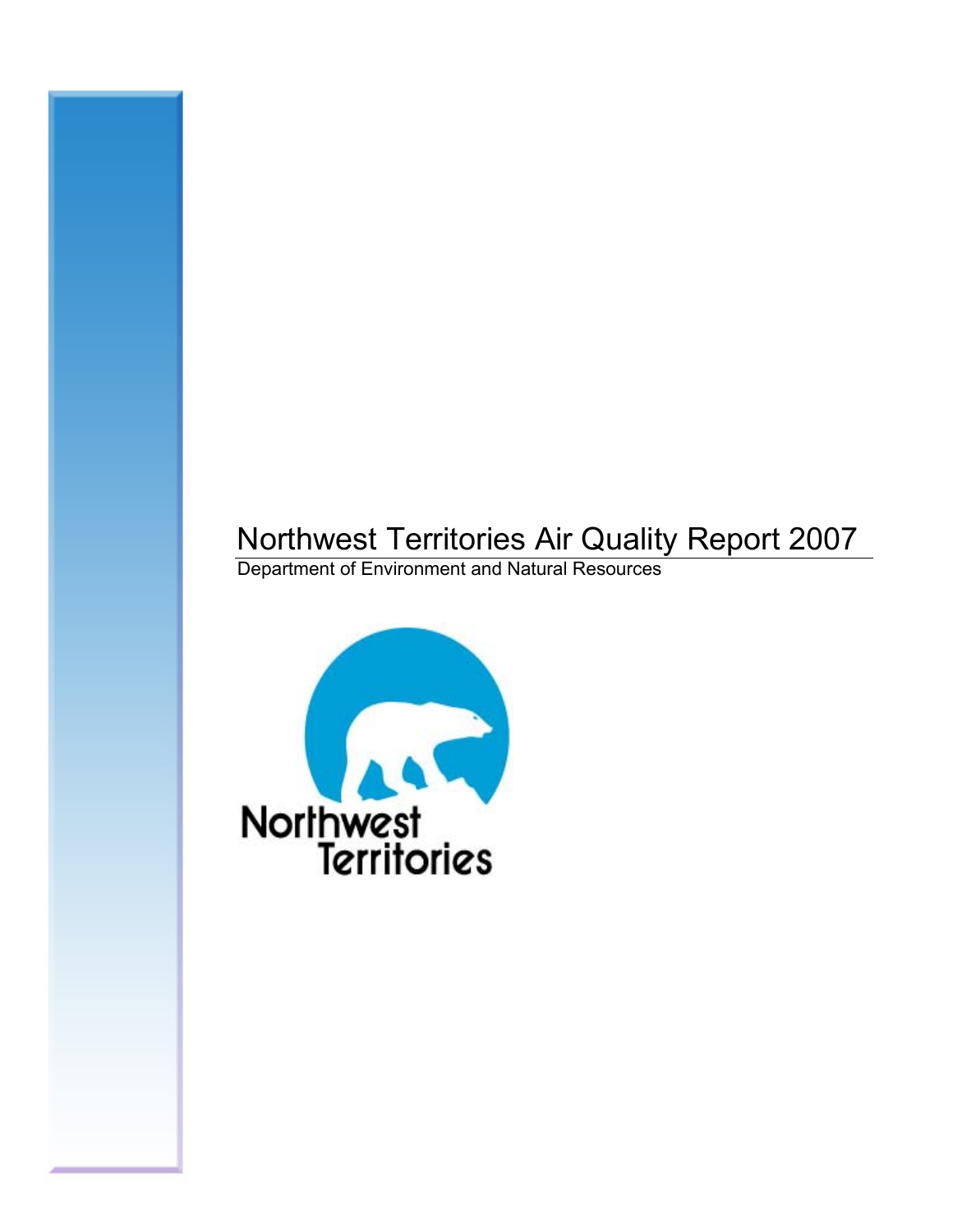# **Table of Contents**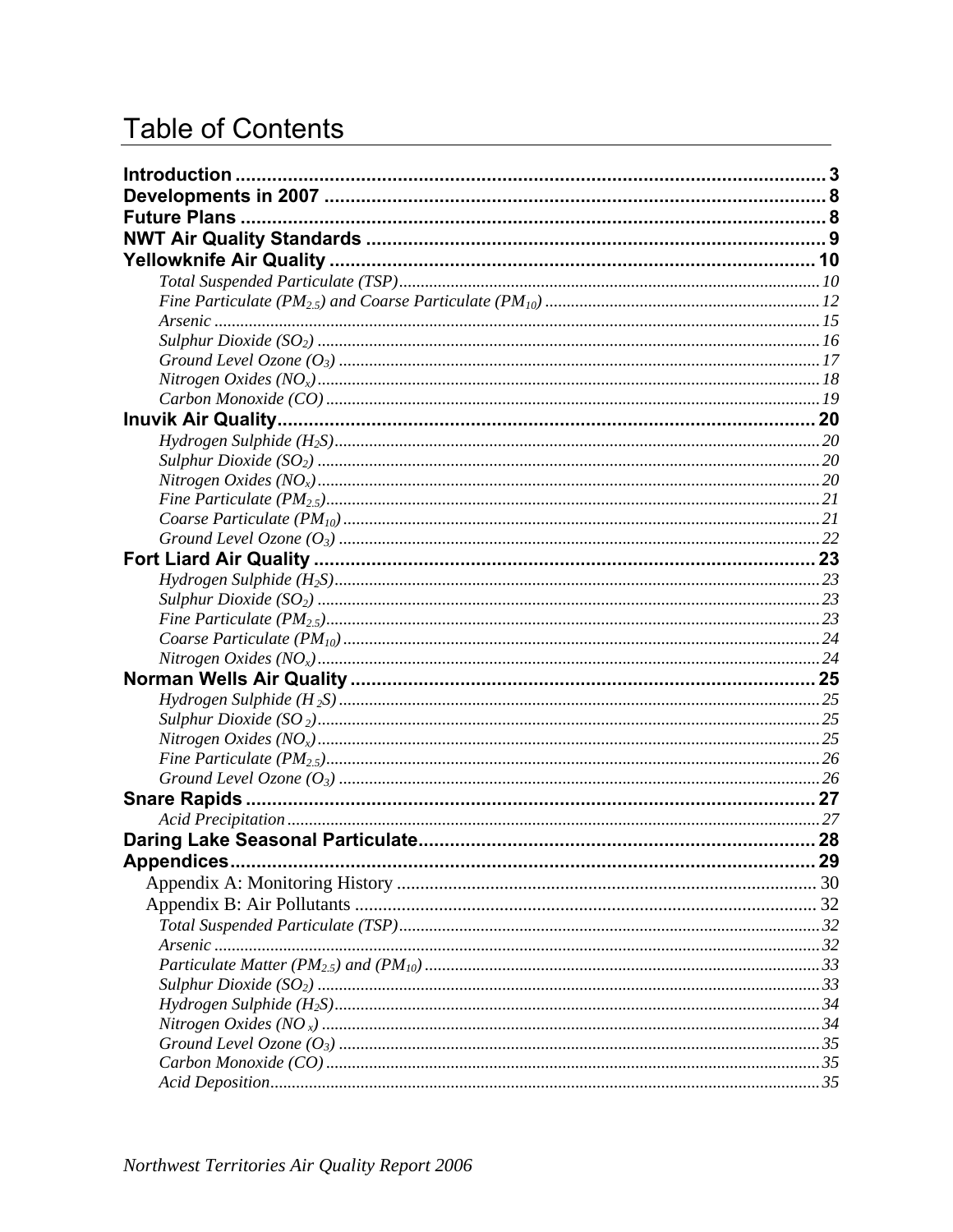# <span id="page-2-0"></span>**INTRODUCTION**

The Environment Division (ED) of the Department of Environment and Natural Resources (ENR) monitors air quality in the Northwest Territories (NWT). ENR maintains and operates the NWT Ambient Air Quality Monitoring Network, consisting of four monitoring stations located in Yellowknife, Fort Liard, Norman Wells and Inuvik. Each station is capable of continuously sampling and analysing a variety of air pollutants and meteorological conditions. The Yellowknife and Inuvik stations are operated in partnership with the National Air Pollution Surveillance (NAPS) program – a joint federal/provincial/territorial monitoring network tracking urban air quality trends throughout Canada.

ENR also monitors acid precipitation at Snare Rapids in cooperation with the Canadian Air and Precipitation Monitoring Network (CAPMoN) and conducts seasonal particulate sampling at Daring Lake.

The 2007 Annual Air Quality Report summarizes the air quality information collected in 2007, along with some discussion of trends. The report also provides information on network operations, the air pollutants monitored and the air quality standards used in assessing the monitoring results. Further information, including 'almost real time' air pollutant readings, can be found by visiting the NWT Air Quality Monitoring Network web site at:

<http://lisin.rwed-hq.gov.nt.ca/NWTAQ/NetworkSummary.aspx>

After reading this report, if you have questions or require further information you can contact:

Environment Division Department of Environment and Natural Resources Government of the Northwest Territories P.O. BOX 1320 Yellowknife, NT X1A 2L9

Telephone: (867) 873-7654 Facsimile: (867) 873-0221

This report is also available on the Internet at [www.enr.gov.nt.ca/eps/environ.htm](http://www.enr.gov.nt.ca/eps/environ.htm).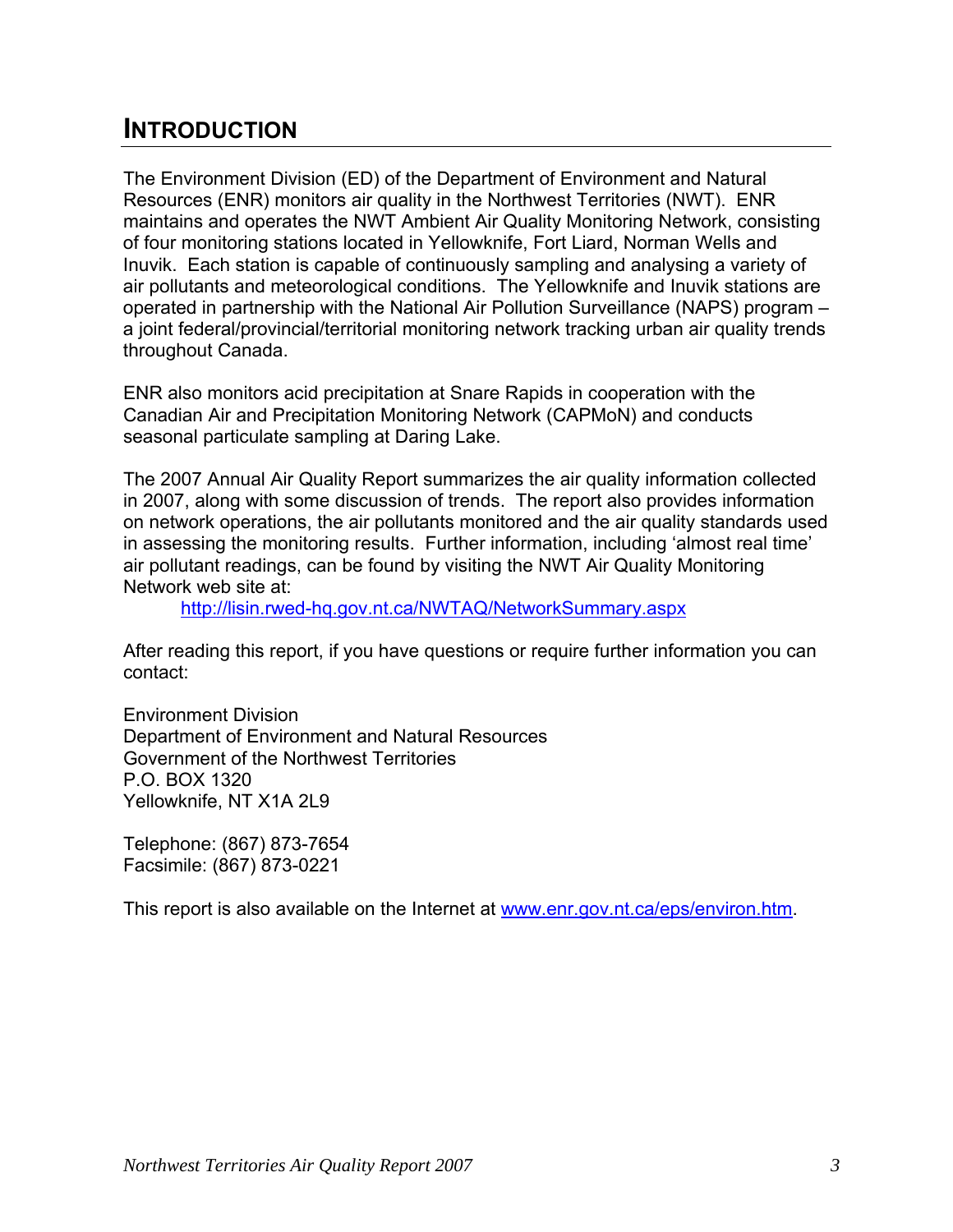# **OPERATIONS (NETWORK)**



The NWT Air Quality Monitoring Network consists of four permanent monitoring stations located in Yellowknife, Inuvik, Fort Liard and Norman Wells. The stations are climate controlled trailers and include state of the art monitoring equipment capable of continuously sampling and analysing a variety of air pollutants and meteorological conditions. Pollutants monitored vary by station but include sulphur dioxide  $(SO<sub>2</sub>)$ , hydrogen sulphide  $(H<sub>2</sub>S)$ , fine particulate ( $PM<sub>2.5</sub>$ ), particulate  $(PM_{10})$ , ground level ozone  $(O_3)$ , carbon monoxide (CO) and nitrogen oxides  $(NO_x)$  as well as wind speed, wind direction and temperature. For additional

information on air pollutants see **Appendix B**.

**Table 1** shows the breakdown of the NWT air monitoring network by substances and meteorological parameters monitored at each station.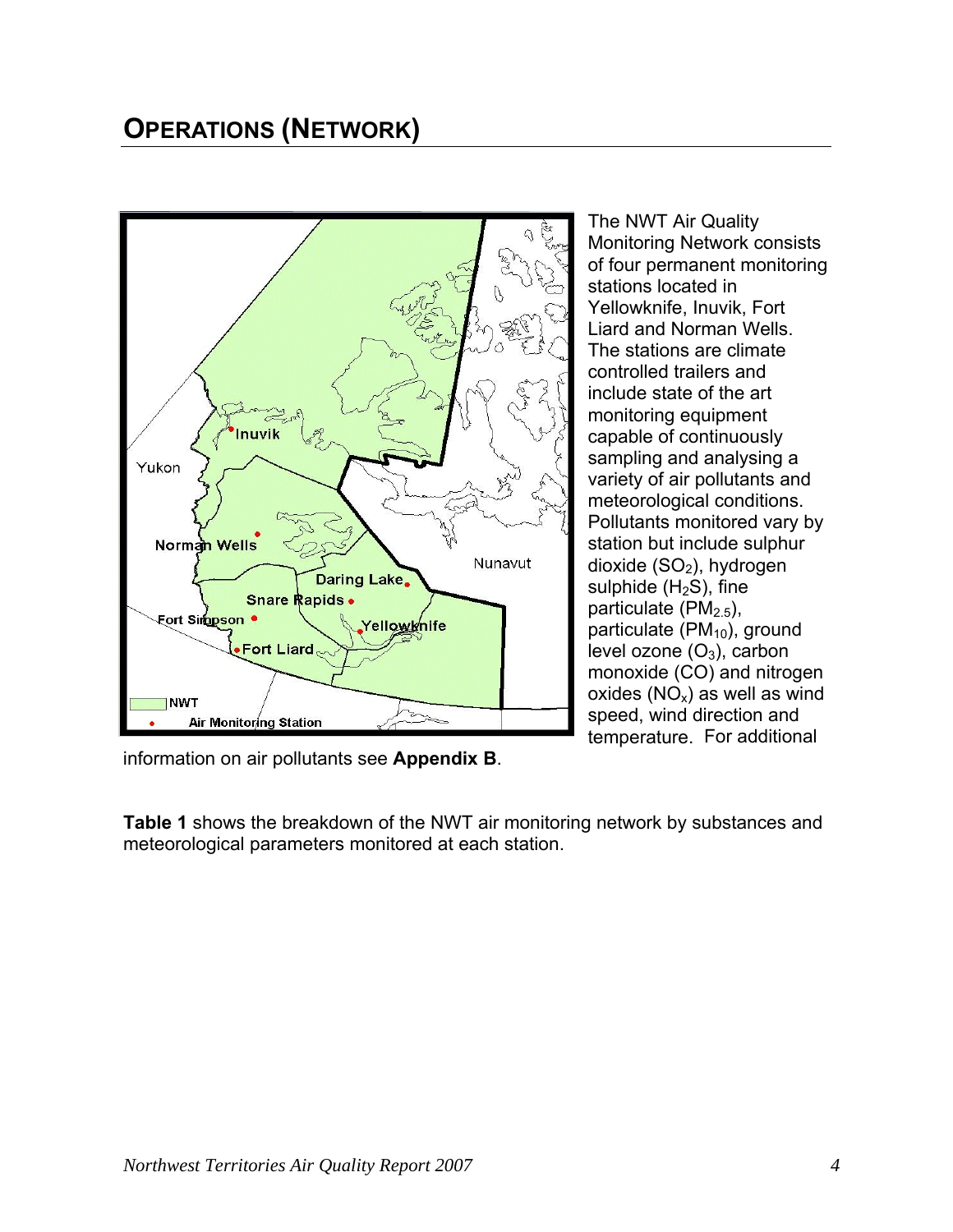**Table 1:** 

| <b>Substances Monitored by Station</b> |                                     |                                                |                                      |                          |                                    |                                         |                          |                                    |                                         |                        |                 |
|----------------------------------------|-------------------------------------|------------------------------------------------|--------------------------------------|--------------------------|------------------------------------|-----------------------------------------|--------------------------|------------------------------------|-----------------------------------------|------------------------|-----------------|
| <b>Stations</b>                        | <b>Particulate</b><br><b>Matter</b> |                                                | <b>Gaseous</b>                       |                          |                                    |                                         |                          | <b>Precipitation</b>               | Meteor-<br>logical<br><b>Monitoring</b> |                        |                 |
|                                        |                                     |                                                |                                      |                          |                                    |                                         |                          |                                    |                                         |                        |                 |
|                                        | Particulate<br>п<br><b>TSP</b>      | Particulate<br>Fine<br>п.<br>PM <sub>2.5</sub> | Particulate<br>٠<br>PM <sub>10</sub> | Dioxide<br>Sulphur<br>တိ | Sulphide<br>Hydrogen<br><b>S^H</b> | Nitrogen Oxides<br>$\check{\mathbf{Q}}$ | Ground Level Ozone<br>රී | <b>Carbon Monoxide</b><br><u>ဝ</u> | Deposition<br>Acidic                    | Wind Speed & Direction | Air Temperature |
| Yellowknife                            | $\sqrt{ }$                          | $\sqrt{}$                                      | $\sqrt{ }$                           | $\sqrt{}$                |                                    | $\sqrt{ }$                              | $\sqrt{}$                | $\sqrt{ }$                         |                                         | $\sqrt{ }$             | V               |
| <b>Inuvik</b>                          |                                     | $\sqrt{ }$                                     | $\sqrt{ }$                           | $\sqrt{}$                | $\sqrt{}$                          | $\sqrt{ }$                              | $\sqrt{}$                |                                    |                                         | $\sqrt{ }$             | $\sqrt{}$       |
| <b>Norman Wells</b>                    |                                     | $\sqrt{}$                                      |                                      | $\sqrt{}$                | $\sqrt{}$                          | $\sqrt{}$                               | $\sqrt{}$                |                                    |                                         | $\sqrt{ }$             | $\sqrt{}$       |
| <b>Fort Liard</b>                      |                                     | $\sqrt{ }$                                     | $\sqrt{}$                            | $\sqrt{}$                | $\sqrt{}$                          | $\sqrt{ }$                              | $\sqrt{}$                |                                    |                                         | $\sqrt{ }$             | $\sqrt{2}$      |
| <b>Snare Rapids</b>                    |                                     |                                                |                                      |                          |                                    |                                         |                          |                                    | $\sqrt{}$                               |                        |                 |
| <b>Daring Lake</b>                     |                                     | $\sqrt{}$                                      |                                      |                          |                                    |                                         |                          |                                    |                                         |                        | V               |

Using a sophisticated data acquisition system (DAS) and communications software, data from each station is automatically transmitted every hour via telephone line and government intranet to ENR headquarters in Yellowknife, allowing almost real time review of community air quality by ENR staff. The data also undergoes a series of 'on the fly' validity checks before being archived by ENR's data management, analysis and reporting system.

The Yellowknife and Inuvik stations are part of a larger national network that monitors the common or criteria air pollutants in urban centres across Canada. The National Air Pollution Surveillance (NAPS) Network is a joint federal/provincial/territorial program, incorporating approximately 290 stations located in 175 communities, that monitor the same particulate and gaseous substances as those sampled in Yellowknife and Inuvik. Data from both these NWT stations along with data from other cities is summarized and assessed, with results published in the NAPS annual data reports available at:

[http://www.etc-cte.ec.gc.ca/publications/napsreports\\_e.html](http://www.etc-cte.ec.gc.ca/publications/napsreports_e.html).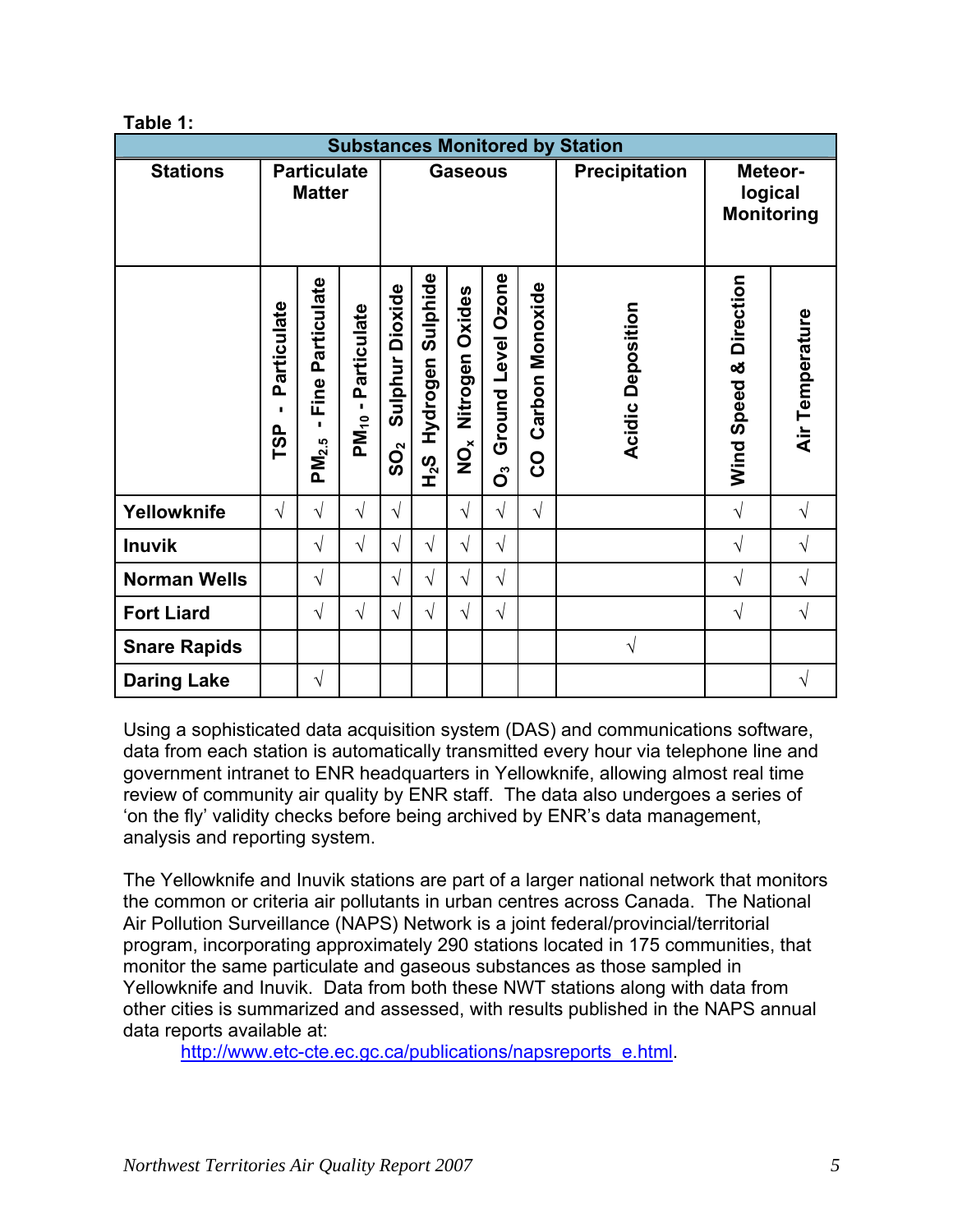The NAPS Network has a stringent quality assurance/quality control (QA/QC) program that ensures Canada-wide data is comparable. Participation in the NAPS program requires ENR to follow these QA/QC procedures at the Yellowknife and Inuvik sites, and ENR, in turn, applies these procedures at the other stations.

The Fort Liard and Norman Wells stations (and until recently, the Inuvik station) are Territorial stations that were set up in response to increasing resource development activity in the NWT and the potential for the associated emissions to affect air quality. The NAPS Inuvik station still fulfils its original Territorial goals along with its national urban monitoring objective. The primary Territorial objective of these stations is to establish baseline levels of  $SO_2$ , H<sub>2</sub>S, NO<sub>x</sub>, O<sub>3</sub> and PM ahead of development, as well as track the trends and cumulative impacts from source emissions should they occur.

ENR, with assistance from NWT Power Corporation staff, operates an acid precipitation collector at the Snare Rapids hydro-electric site. Daily rain and snow samples are collected and forwarded to the Canadian Air and Precipitation Monitoring Network (CAPMoN) for analysis. CAPMoN is a non-urban monitoring network with 28 measurement sites in Canada and one in the United States. Unlike NAPS, CAPMoN locates sites to limit the effect of anthropogenic sources. Most sites are remote and data is considered representative of background values.

ENR collects fine particulate data at the Daring Lake Tundra Ecosystem Research Station during the summer to establish typical background concentrations in the NWT. This research station is part of a circumpolar initiative called the Polar Continental Shelf Project and is designed as a research facility to conduct long-term research and monitoring of the tundra ecosystem.

**Table 2** shows all of the various government affiliations involved with all of the monitoring stations.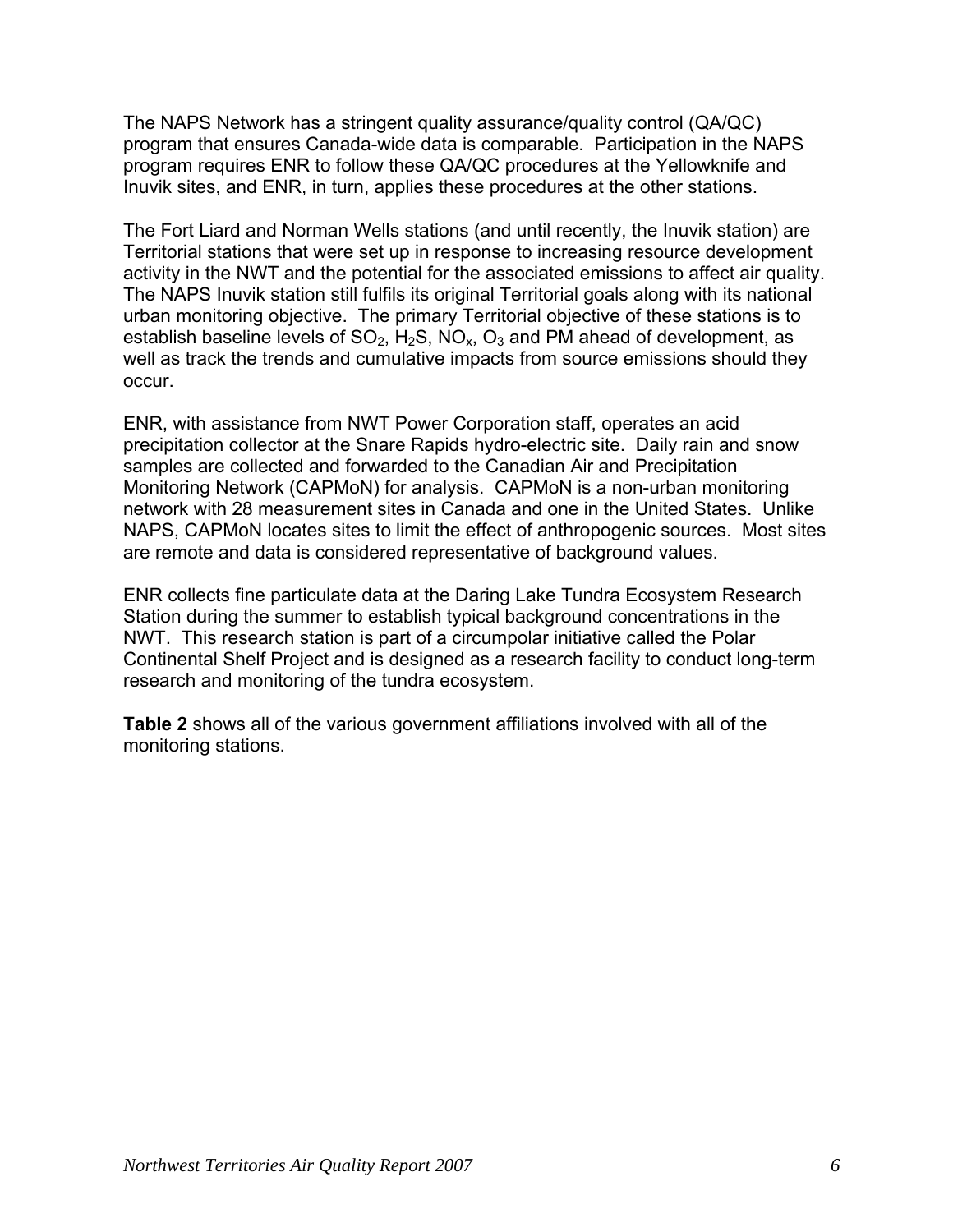#### **Table 2:**

| <b>NWT Air Quality Network</b> |                                              |                        |                                                                  |  |  |
|--------------------------------|----------------------------------------------|------------------------|------------------------------------------------------------------|--|--|
|                                | Partnership/Contract                         | <b>Stations</b>        | <b>Network</b>                                                   |  |  |
| Environment                    |                                              | Yellowknife            | <b>National Air Pollution</b>                                    |  |  |
|                                |                                              | and Inuvik             | Surveillance<br>Environnement<br>Environment<br>Canada<br>Canada |  |  |
| and Natural                    |                                              | <b>Fort Liard</b>      | <b>Northwest Territories stations</b>                            |  |  |
| Resources –                    |                                              | and                    |                                                                  |  |  |
| Environment<br><b>Division</b> |                                              | Norman<br><b>Wells</b> | Northwest<br>Territories                                         |  |  |
|                                | <b>NWT Power</b>                             | Snare                  | Canadian Air and Precipitation                                   |  |  |
|                                | Corporation                                  | <b>Rapids</b>          | Monitoring                                                       |  |  |
| <b>Northwest</b>               |                                              |                        | Environment<br>Environnement<br>Canada<br>Canada                 |  |  |
| Territories                    | <b>NWT Tundra</b>                            | Daring                 | <b>Northwest Territories stations</b>                            |  |  |
|                                | <b>Ecological Research</b><br><b>Station</b> | Lake                   | Territories                                                      |  |  |

Air quality monitoring in the NWT has evolved over time, beginning with a single TSP monitor in Yellowknife back in 1974, and progressing through various monitoring locations and equipment to reach the current stage of development.

**Appendix A** traces the history of air quality monitoring in the NWT.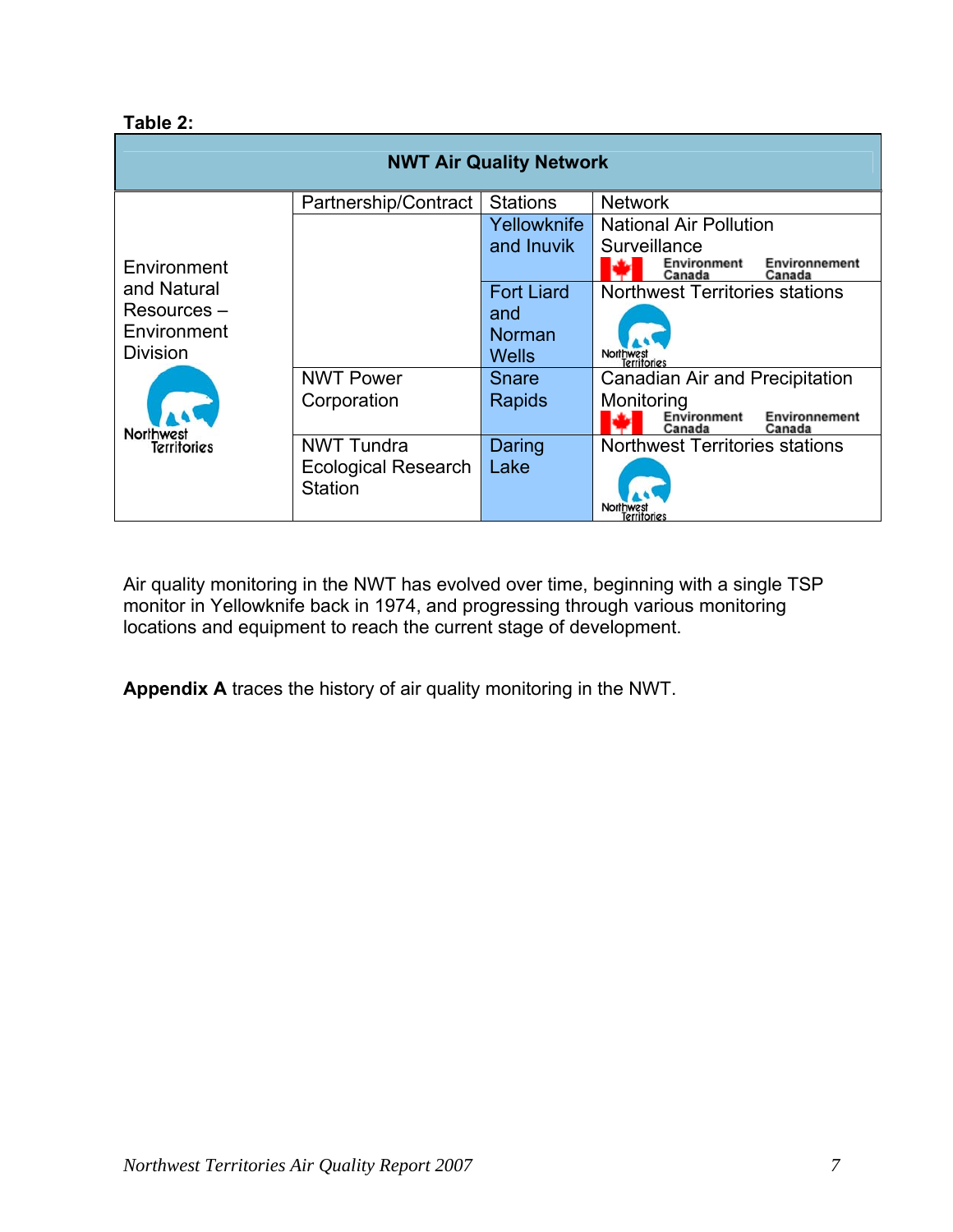# <span id="page-7-0"></span>**DEVELOPMENTS IN 2007**

In 2007, the upgrading of the NWT Air Quality Monitoring Network continued with the addition of monitoring equipment as follows:

• Fort Liard - A BAM Particulate Matter (PM<sub>10</sub>) monitor and an Ozone (O<sub>3</sub>) analyzer were installed and began collecting data in late August.

ENR completed the second phase of the Air Quality Monitoring Network web site, which included database related modifications as well as web design improvements. The ultimate goal for the web site is to provide useful and meaningful information to a broad range of users and be as intuitive as possible. The web site is available at <http://lisin.rwed-hq.gov.nt.ca/NWTAQ/NetworkSummary.aspx>and links with the data management, analysis and reporting system to provide public access to 'almost real-time' air quality data for each monitoring location. Access to archived data is available by querying the database using web-based tools. The web site also provides additional information on the Government of the Northwest Territories (GNWT) Air Quality Monitoring Network, air pollutants, monitoring equipment, as well as links to monitoring information collected in other jurisdictions.

# **FUTURE PLANS**

ENR is exploring options to update the existing air quality data management, analysis and reporting system to the most recent version and continuing modifications will be made to the Air Quality Monitoring Network web site based on user comments and feedback.

A continuous  $PM_{10}$  monitor will be added to the Norman Wells station to complete the particulate monitoring installations throughout the network.

An ultra-low level CO analyzer will be installed at the NAPS designated Inuvik station following additional testing by Environment Canada.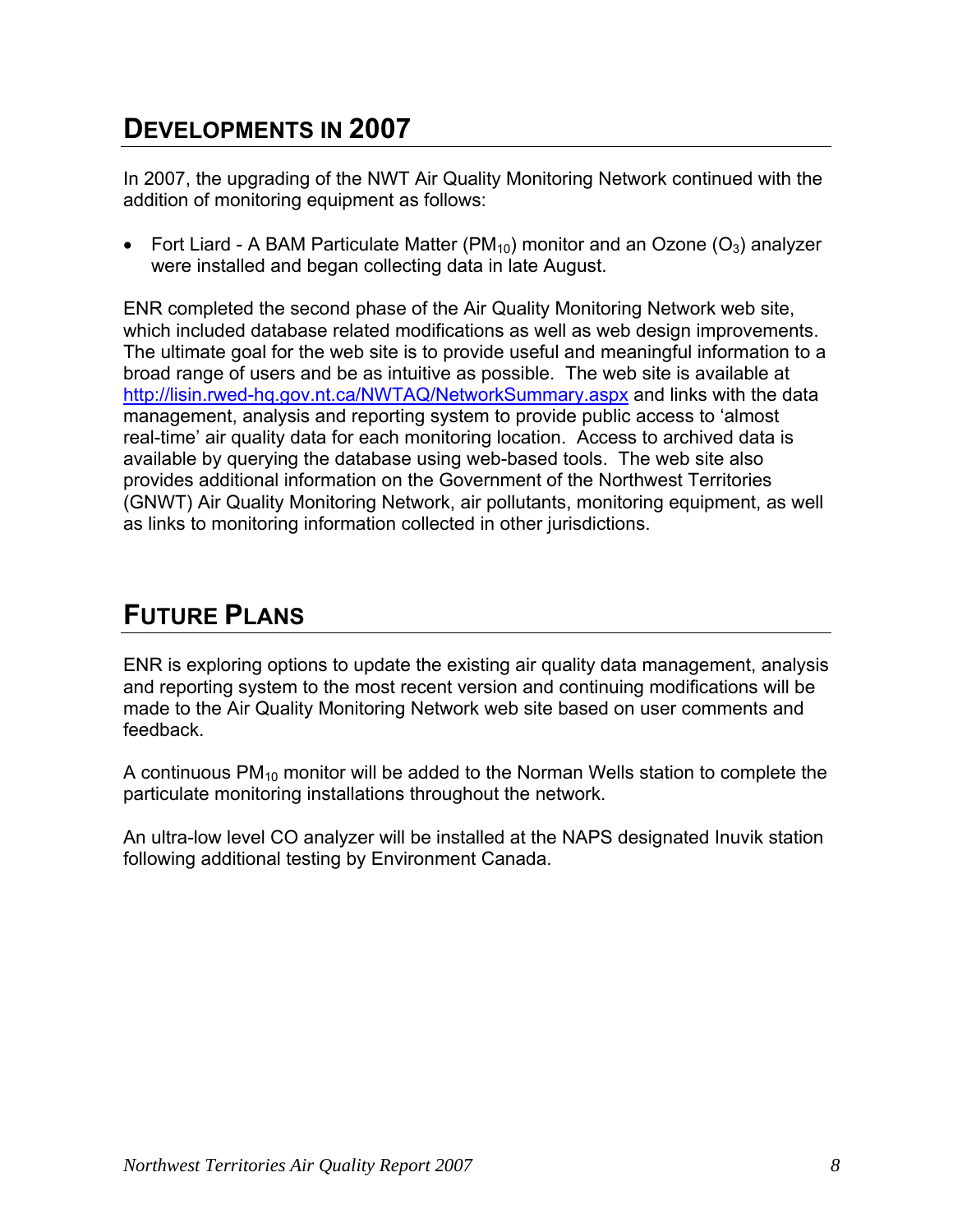# <span id="page-8-0"></span>**NWT AIR QUALITY STANDARDS**

The Government of the NWT has adopted a number of concentration limits for protection of ambient (outdoor) air quality in the NWT. These limits apply to selected pollutants and are contained in the "Guideline for Ambient Air Quality Standards in the Northwest Territories", established under the *NWT Environmental Protection Act*. They are summarized in **Table 3** below.

The NWT standards are used in the assessment of air quality monitoring data as well as determining the acceptability of emissions from proposed and existing developments. Where NWT standards are not available for a particular pollutant, the Canadian National Ambient Air Quality Objectives (national standards) or limits established in other jurisdictions are used.

| <b>NWT Ambient Air Quality Standards</b> |                                         |                                       |  |  |
|------------------------------------------|-----------------------------------------|---------------------------------------|--|--|
| <b>Parameter and Standard</b>            | <b>Concentration</b><br>$(\mu g/m^3)^*$ | <b>Concentration</b><br>$(ppbv)^{**}$ |  |  |
| Sulphur Dioxide (SO <sub>2</sub> )       |                                         |                                       |  |  |
| 1-hour average                           | 450                                     | 172                                   |  |  |
| 24-hour average                          | 150                                     | 57                                    |  |  |
| Annual arithmetic mean                   | 30                                      | 11                                    |  |  |
|                                          |                                         |                                       |  |  |
| Ground Level Ozone $(O_3)$               |                                         |                                       |  |  |
| 8-hour running average                   | 127                                     | 65                                    |  |  |
| <b>Total Suspended Particulate (TSP)</b> |                                         |                                       |  |  |
| 24-hour average                          | 120                                     |                                       |  |  |
| Annual geometric mean                    | 60                                      |                                       |  |  |
|                                          |                                         |                                       |  |  |
| Fine Particulate Matter ( $PM_{2.5}$ )   |                                         |                                       |  |  |
| 24-hour average                          | 30                                      |                                       |  |  |

#### **Table 3:**

\* Micrograms per cubic metre

\*\* Parts per billion by volume

The "Guideline for Ambient Air Quality Standards in the Northwest Territories" provides additional information on the application of the NWT standards and the pollutants of concern. For additional information on air pollutants see **Appendix B**.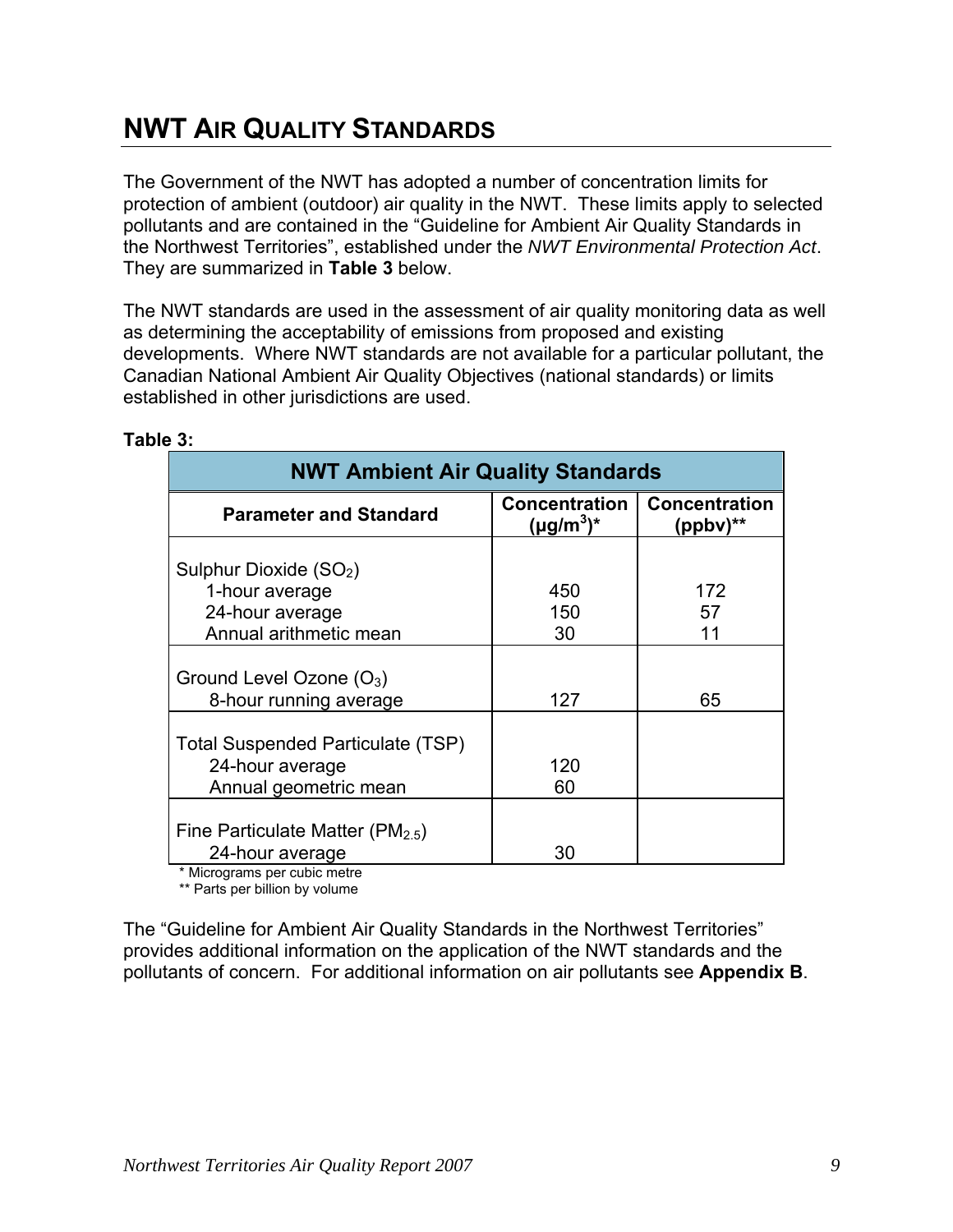# <span id="page-9-0"></span>**YELLOWKNIFE AIR QUALITY**



ENR, in partnership with the Canadian NAPS Program, operates the air quality monitoring station in Yellowknife.

This station is located at the Sir John Franklin High School and continuously monitors all criteria air pollutants  $O_3$ ,  $SO_2$ , NO<sub>x</sub>, CO, fine particulate  $(PM_{2.5})$ , and coarse particulate (PM<sub>10</sub>). The station also monitors wind speed, wind direction, and temperature, which greatly assist in identifying possible sources of unusual or elevated readings.

Additional non-continuous monitoring at the station consists of a TSP (dust) High Volume sampler (Hi-Vol) and a Partisol Dichotomous fine particulate sampler, formerly located on the roof of the Post Office until 2005.

The air quality monitoring results from the consolidated station at Sir John Franklin are discussed in the following sections, with historical particulate data from the old Post Office site included where applicable.

## *TOTAL SUSPENDED PARTICULATE (TSP)*

Yellowknife's greatest source of TSP is dust from roads, especially in the spring when the snow cover disappears and exposes winter sand and gravel applications on city streets to the effects of wind and vehicle disturbance. Forest fires, mining activities and combustion products from vehicles, heating and electricity generation also raise TSP levels.

Every six days on a predetermined schedule, TSP samples are collected over a 24-hour period (midnight to midnight) using a Hi-Vol air sampler. The sampler draws a measured volume of air through a filter to collect the suspended particulate. The filters are sent to Environment Canada's NAPS laboratory in Ottawa for analysis. TSP is measured as the weight of the particles collected on the filter divided by the volume of air drawn through the filter. Results are expressed in micrograms of particulate per cubic metre of air ( $\mu$ g/m<sup>3</sup>). Arsenic levels are also determined in the samples collected.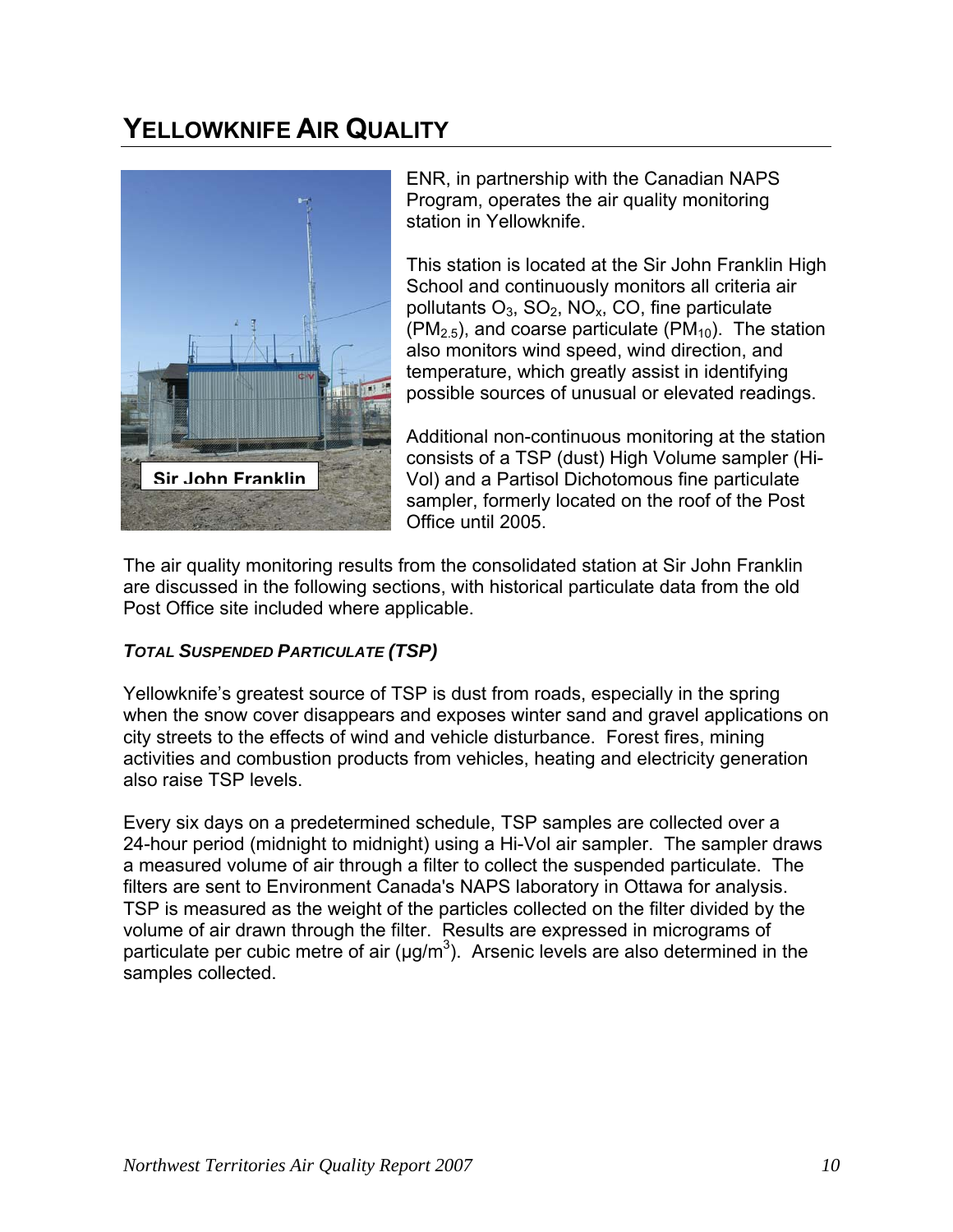#### **Table 4:**

|                         | <b>Sir John Franklin</b> |         |            |  |
|-------------------------|--------------------------|---------|------------|--|
|                         | 2006                     | 2006    | 2007       |  |
| $\mu$ g/m <sup>3</sup>  | <b>TSP</b>               | Arsenic | <b>TSP</b> |  |
| Highest (24-<br>$hr.$ ) | 90                       | 0.03    | 121        |  |
| Lowest (24-<br>hr.)     | 3                        | 0       | 2          |  |
| Annual<br>Average       | 19                       | .001    | 21         |  |

Fifty-seven Hi-Vol air samples were collected during 2007. **Table 4** summarizes the 2006 and 2007 TSP results including the annual average (geometric mean) as well as the 2006 arsenic results. The 2007 arsenic data was not available for the release of this report due to analytical delays at the NAPS laboratory.

The bars in **Figure 1** track annual average TSP levels in Yellowknife over the last decade (Post Office station 1995-2005; Sir John Franklin station 2006 and 2007). In 2007, the annual average was 21µg/m<sup>3</sup>. This is well below the NWT annual standard of 60μg/m $^3$ .



shows the number of times during the year that the NWT 24-hour standard  $(120 \mu g/m^3)$  was exceeded. There was only one exceedance i n 2007.

Since the early 1990's, dust conditions in Yellowknife have improved - largely due to the City of Yellowknife's efforts to clean roads throughout

the spring and summer as well as ongoing paving of graveled areas. The overall downward trend in annual TSP levels observed in the late 1990's and early part of the current decade appears to have leveled off in recent years. The recent annual average values may be approaching the lower limits achievable by the City's dust mitigation efforts and represent typical baseline readings. The fluctuations within the recent range of annual readings likely reflect the typical annual variations due to weather conditions and the intermittent sampling schedule**.**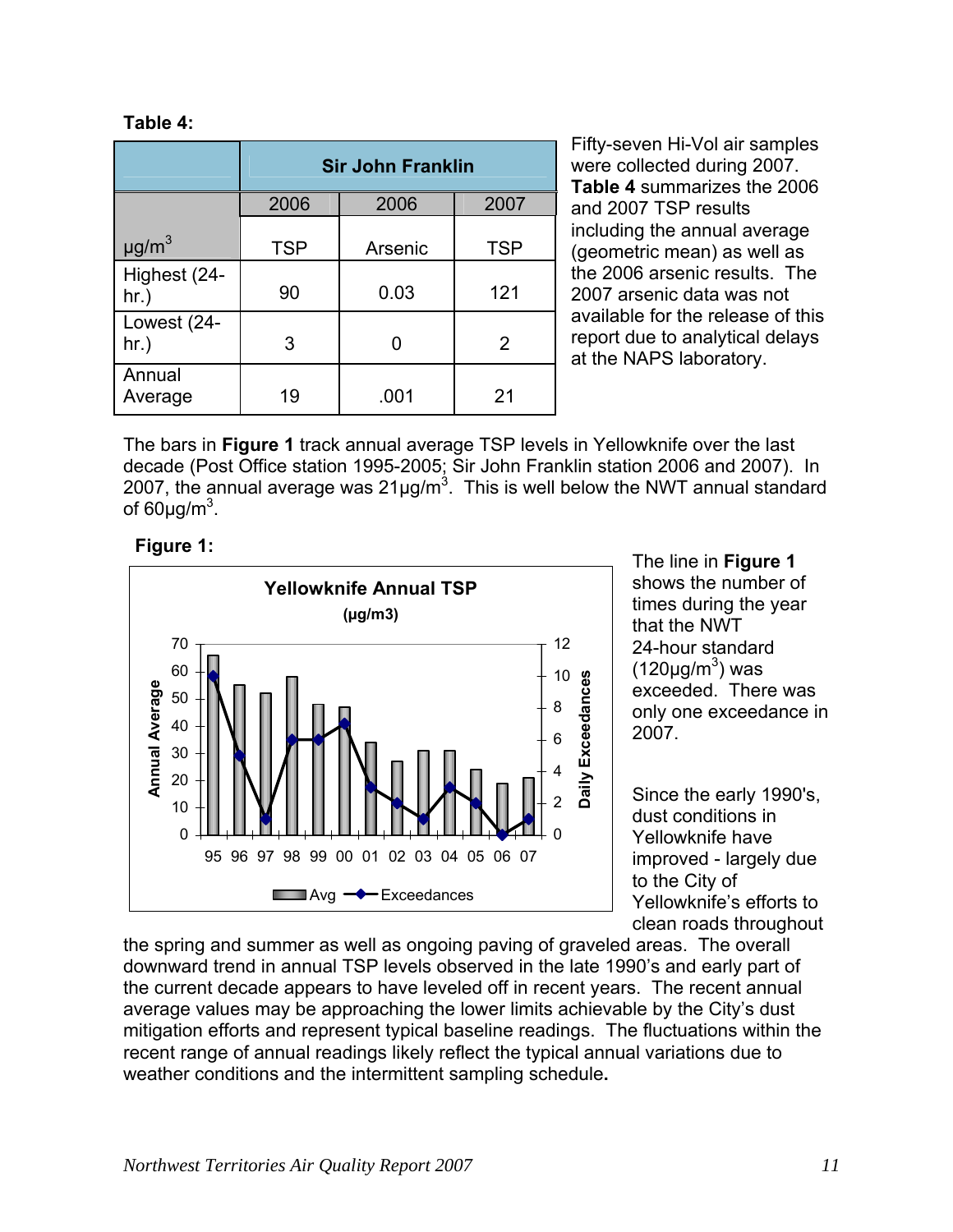<span id="page-11-0"></span>**Figure 2** tracks the average TSP level for each month for the last five years and clearly demonstrates the effects of springtime dust events. 2007 monthly averages followed the usual pattern with higher TSP levels in April through June.



**Figure 2:** 

## *FINE PARTICULATE (PM2.5) AND COARSE PARTICULATE (PM10)*

ENR uses two methods of sampling the smaller size fractions of PM in Yellowknife – a filter-based Partisol Dichotomous sampler and a Beta Attenuation Mass Monitor (BAM). The BAM methodology provides continuous, almost real-time (hourly) analysis of particulate concentrations, while the Partisol samples on a 24-hour basis every six days. The Partisol sampler simultaneously collects both the 2.5µm and less, and the 2.5 to 10µm particulate size fractions on a filter media. The filters require laboratory analysis to determine particulate concentrations and, unlike the BAM, do not provide timely information for real time air quality assessment. However, the filters can also be analysed for a whole suite of additional parameters including metals. The Partisol compliments the BAM in that particle identification can be determined which provides more in depth information about fine particulate. There are two BAMs operating at the Yellowknife station; one measures  $PM<sub>2.5</sub>$  while the other measures  $PM<sub>10</sub>$ .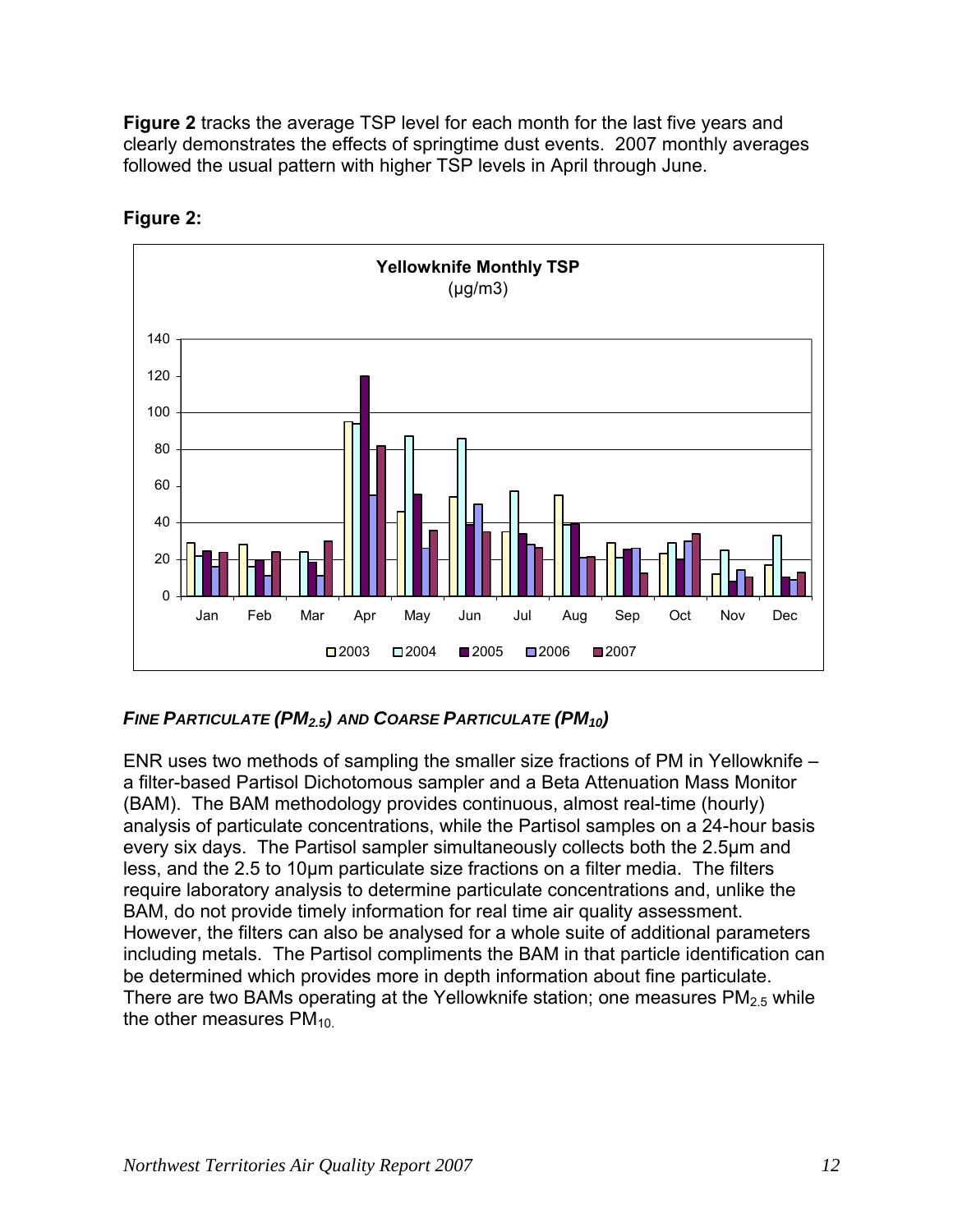Only two PM2.5 BAM readings at the Sir John Franklin station in 2007 exceeded the NWT 24-hour standard (30 $\mu$ g/m<sup>3</sup>). These exceedances were influenced by forest fire smoke. The maximum 24-hour  $PM<sub>2.5</sub>$  value occurred on July 6th and coincided with forest fires burning in Lutselk'e,

Fort Resolution, Dry Bones

Bay, as well as fires near Wekweètì and Yellowknife. Review and analysis of the results and wind information from the Sir John Franklin station and other meteorological stations clearly indicated the effects of fine particulate transport predominantly from these fires.

**Figure 3** shows the monthly averages and daily maximums measured at the Sir John Franklin station in 2007. The highest daily



maximum concentration was  $38\mu g/m^3$ . The highest hourly concentration recorded was 150 $\mu$ g/m $^3$ .





**Figure 4** summarizes the

PM2.5 BAM data over the last four years, showing the overall mean and overall daily maximum for each month. Overall means for each month are low and very consistent ranging from  $3-10\mu g/m^3$ , with an increase in July, which reflects the influence of forest fire events. The July and August maximums were a direct result of smoke from forest fires. If the forest fire events are ignored, then the daily maximums decline considerably, falling within a

range of 5-9µg/m<sup>3</sup>. Based on the results gathered so far, it appears that  $\mathrm{PM_{2.5}}$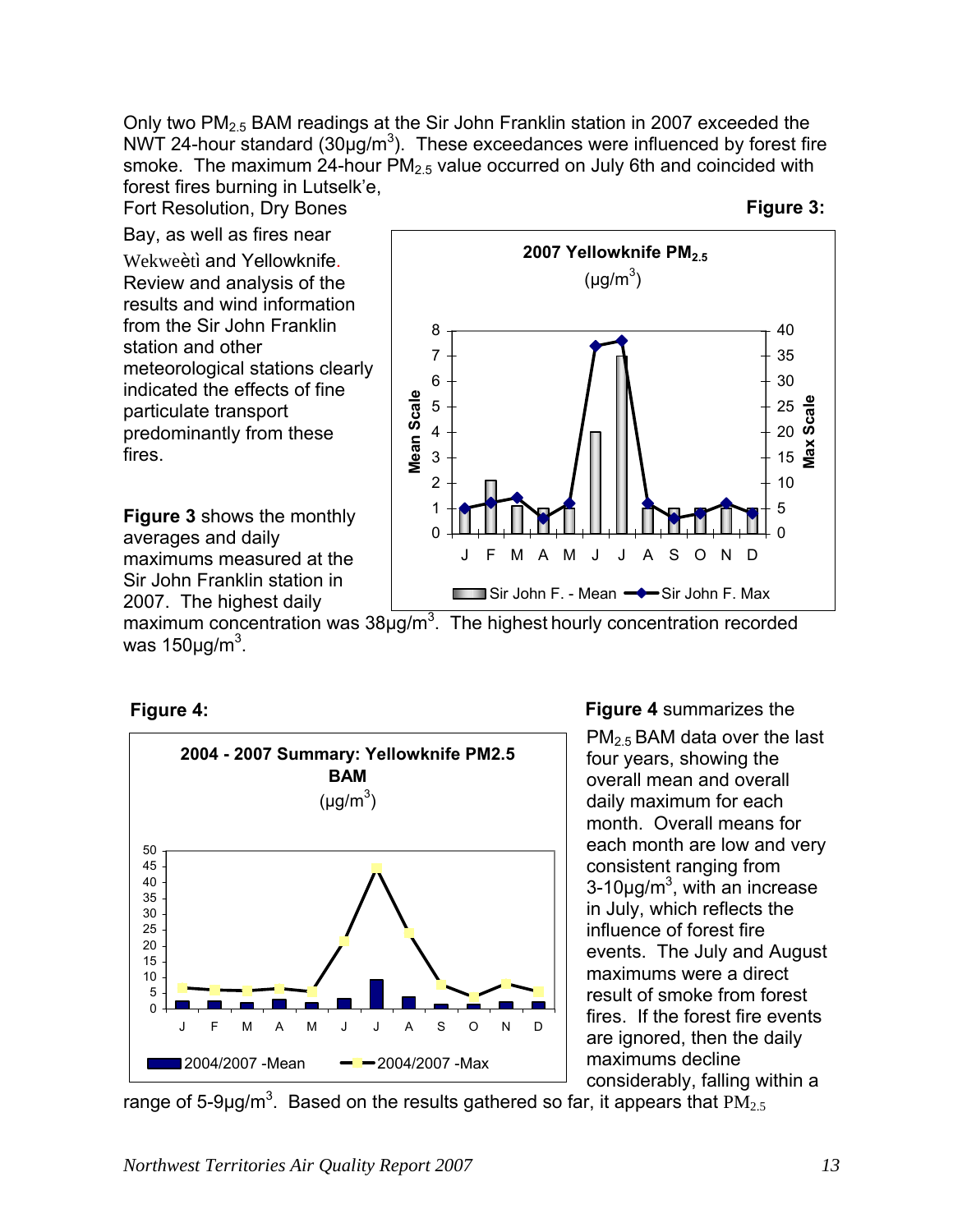concentrations in Yellowknife are consistently low, with the greatest short-term influences being smoke from forest fires.

Because  $PM_{10}$  is a subset of TSP and heavily influenced by the same particulate complete and timely method to the Hi-Vol TSP sampling to track the impacts of dust capturing high-level dust events occurring in between the six day cycle. However, throughout the year. In addition, the hourly sampling schedule of the BAM provides almost "real time" data and allows more detailed analysis of the typical 24-hour Hi-Vol sources like road dust, monitoring of  $PM_{10}$  levels provides an alternative, more in Yellowknife. Since the Hi-Vol only runs every 6 days, it potentially misses the continuous monitoring methodology of the BAM ensures complete coverage sampling period.

The NWT has not adopted a standard for  $PM_{10}$  but several Canadian jurisdictions (e.g. BC, Ontario, Newfoundland and Labrador) have adopted a  $PM<sub>10</sub>$  concentration experienced several episodes of very high PM $_{10}$  levels, resulting in complaints from of 50µg/m<sup>3</sup> (24-hour average) as an acceptable limit. In April 2007, Yellowknife residents and prompting the City to initiate road sweeping ahead of their normal spring clean up schedule. Overall, there were nine exceedances of the 50 $\mu$ g/m<sup>3</sup> limit in 2007 at the Sir John Franklin station, most of which occurred in April.



### **Figure 5:**

**Figure 5** shows the PM<sub>10</sub> monthly averages and daily maximums measured at the station in 2007. The highest daily maximum concentration was 172 $\mu$ g/m<sup>3</sup> occurring in April, which correlates well with the Hi-Vol data. The highest hourly concentration recorded was 505μg/m3 also in April. The monthly average distribution in **Figure 5** is similar to the distribution for TSP shown in **Figure 2** indicating the close correlation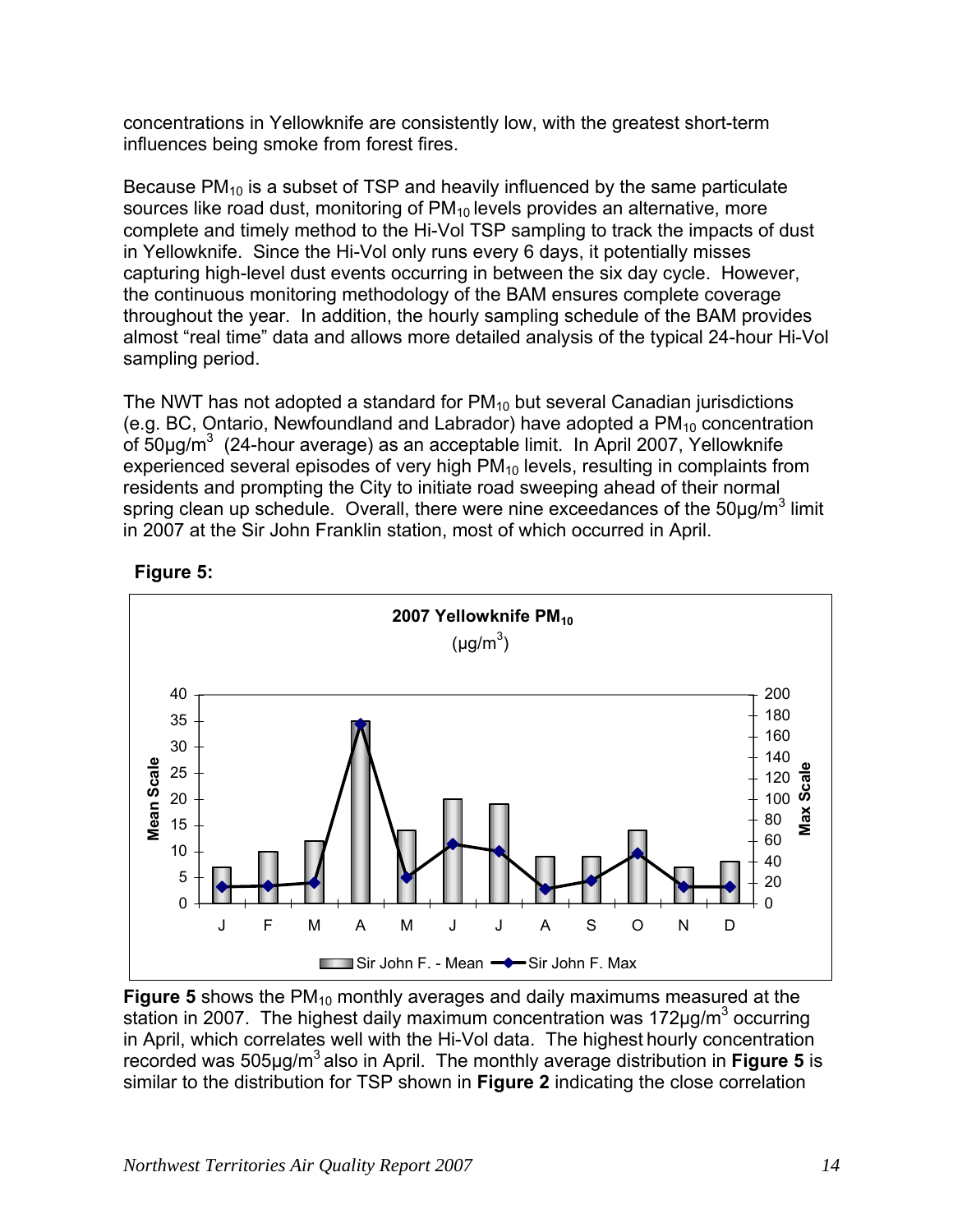<span id="page-14-0"></span>between  $PM_{10}$  and TSP and supporting the use of the BAM  $PM_{10}$  data to track the influence of road dust in Yellowknife.

### *ARSENIC*

TSP filters are analysed to determine arsenic concentrations. Unfortunately, analytical delays at the NAPS laboratory often result in a 1-year time lag between arsenic data and the annual air quality report. Consequently, arsenic data for 2007 is not available for inclusion in this Report, although the 2006 data that was unavailable last year is. Analyses of the 2007 TSP filters will likely be completed by the end of June and results will be included in the 2008 Air Quality Report. ENR is discussing the time lag issue with NAPS in an effort to achieve more timely analysis.

**Figure 6** summarizes the historical concentrations of arsenic measured in Yellowknife up to 2006. The bars represent annual averages while the line shows the highest total arsenic level measured over a 24-hour period for a given year. It is apparent that arsenic concentrations in Yellowknife have fallen from the historical elevated concentrations in the 1970s and 1980s. No exceedances of the Ontario Guideline (0.3 $\mu$ g/m<sup>3</sup>) have occurred since 1988 and the average arsenic concentration over the last decade is  $0.006 \mu g/m<sup>3</sup>$  - below all but the most stringent World Health Organisation (WHO) risk estimate concentration (see Appendix B). In recent years, the overall average has decreased further to less than  $0.003 \mu g/m^3$ .



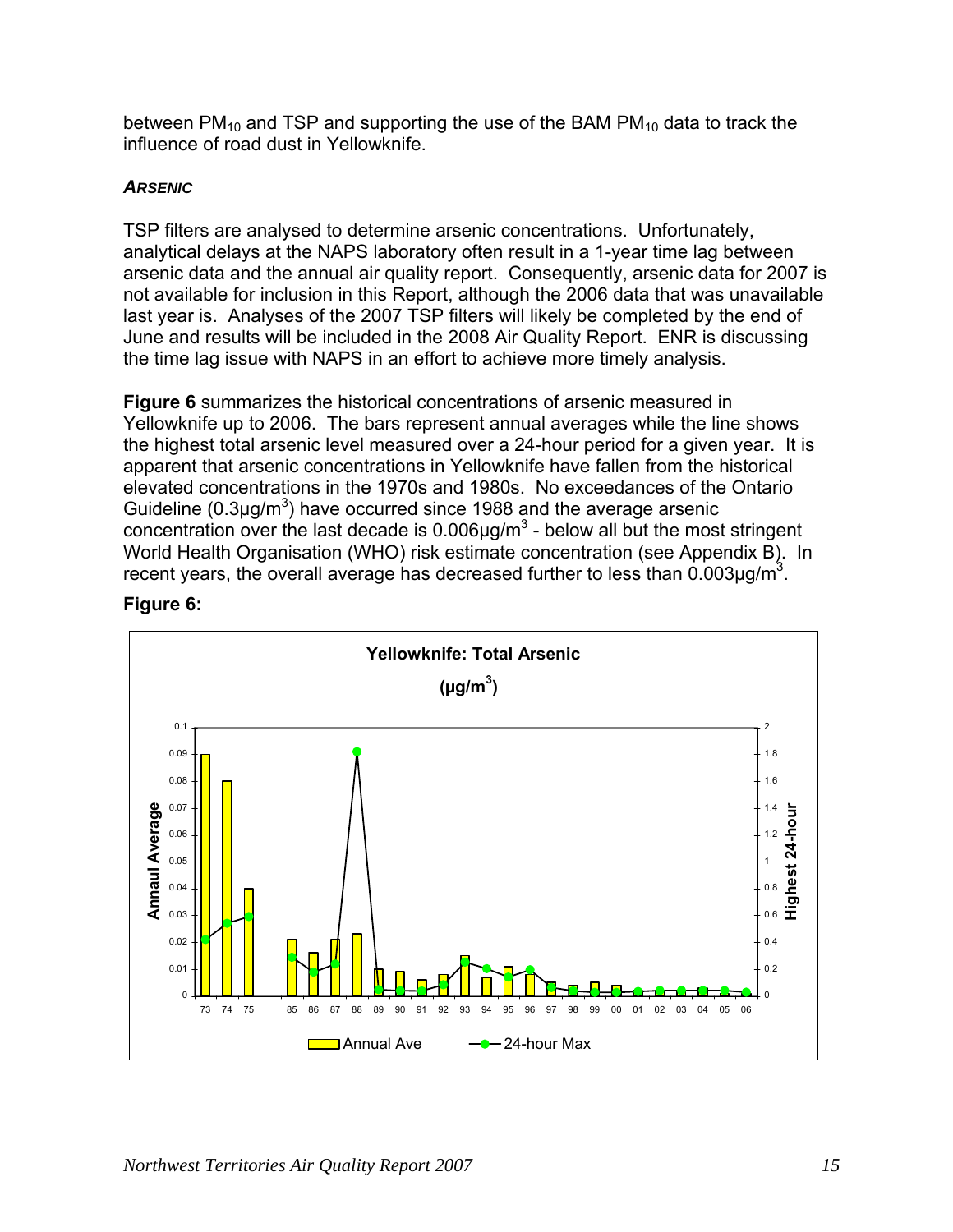<span id="page-15-0"></span>The maximum 24-hour concentration in 2006 was 0.03 $\mu$ g/m<sup>3</sup> - almost an order of magnitude lower than the Ontario Guideline. The annual average (geometric mean) concentration in 2006 was 0.001 $\mu$ g/m<sup>3</sup>, considerably lower than all but the most conservative risk estimate concentration provided by the WHO.

Studies in the United States show an average arsenic concentration in air of  $<$ 0.001 - 0.003µg/m<sup>3</sup> in remote areas, with concentrations of 0.020 - 0.030µg/m<sup>3</sup> in urban areas, while Canadian urban areas range from 0.0005 to 0.017 $\mu$ g/m $3$  (WHO, 2000). Yellowknife arsenic results over the last decade indicate annual concentrations ranging from 0.002 to 0.015 $\mu$ g/m<sup>3</sup> - comparable to concentrations measured in other urban areas. Since 1999, the levels have decreased and the annual average concentrations (0.002-0.004 $\mu$ g/m<sup>3</sup>) are similar to those in remote areas.

Based on the previous discussion, it appears that concentrations of airborne arsenic in Yellowknife are typical of those found in remote areas and that health risks due to inhalation are minimal.

## *SULPHUR DIOXIDE (SO2)*

Continuous monitoring for  $SO<sub>2</sub>$  has been conducted in Yellowknife at several locations since 1992.

In the past, the largest sources of  $SO<sub>2</sub>$  in the Yellowknife area were the gold mine ore roasters, the most recent being Giant Mine. The highest levels of  $SO<sub>2</sub>$  in the Yellowknife area were measured downwind from the mine. Since the mine was closed in 1999, only background levels have been recorded.





**Figure 7** shows the general trends in SO<sub>2</sub> levels measured in Yellowknife air from 1994 to 2007. The bars track the annual average and the line shows the number of times in each year that the NWT 1-hour standard was exceeded. As illustrated by the graph, the number of exceedances has fallen to zero since the closure of Giant Mine in 1999.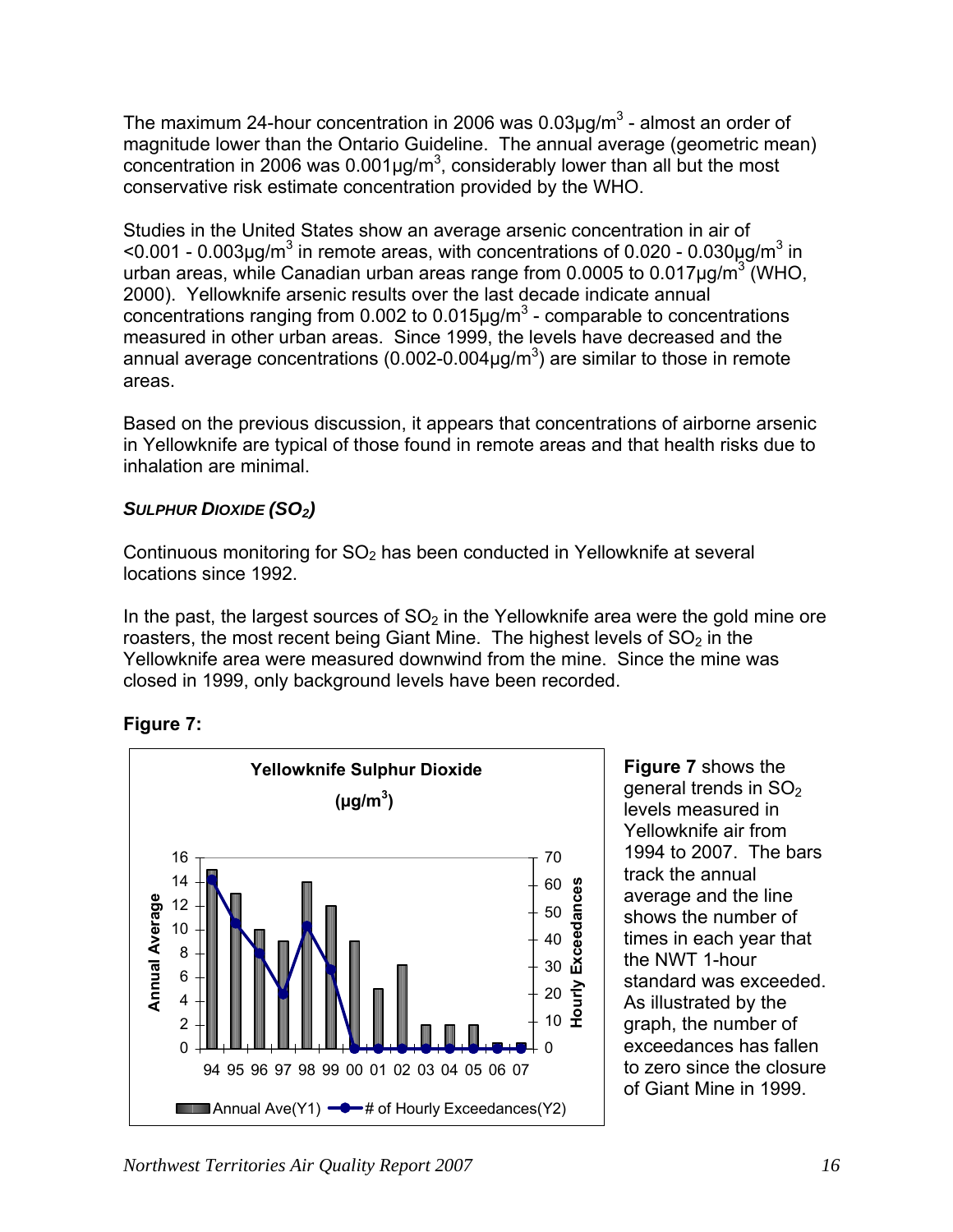<span id="page-16-0"></span>The 2007 data continued the trend of recent years, with no exceedances of the NWT hourly (450µg/m<sup>3</sup>) and 24-hour (150µg/m<sup>3</sup>) standards. The annual average was less than 1μg/m<sup>3</sup>, a level that is well below the NWT (30μg/m<sup>3</sup>) standard.

The vast majority of the hourly concentrations recorded in 2007 were only background or slightly greater, with a maximum concentration of 16 $\mu$ g/m<sup>3</sup>. The concentrations reflect naturally occurring  $SO_2$ , usually in the range of 3 to 4µg/m<sup>3</sup>, and small amounts from the burning of fossil fuels.

## *GROUND LEVEL OZONE (O3)*

A continuous  $O_3$  analyzer has been operated in Yellowknife since 1998. The current analyzer has been operating at the Sir John Franklin station since February of 2003.

Detectable concentrations of  $O_3$  exist even in remote areas due to naturally occurring sources of the precursor gases such as forest fires and volatile organic compounds (VOC) emissions from trees and the introduction of stratospheric ozone to lower elevations resulting from atmospheric mixing processes. These background concentrations typically are in the range of 40 to 80 $\mu$ g/m<sup>3</sup>. In large urban areas (and areas downwind), ozone concentrations can be much higher than typical background due to the additional emissions of precursor gases (see **Appendix B**).



The **Figures** illustrate the typical spring maximum which commonly occurs at remote monitoring stations located in mid to high latitudes in the Northern hemisphere and the source of which is the subject of considerable scientific

**Figure 8: Figures 8 and 9** show the hourly and 8-hour maximums recorded for 2006 and 2007, together with the monthly averages. Neither the 1-hour national standard nor the 8-hour NWT standard was exceeded in Yellowknife during 2006 or 2007.

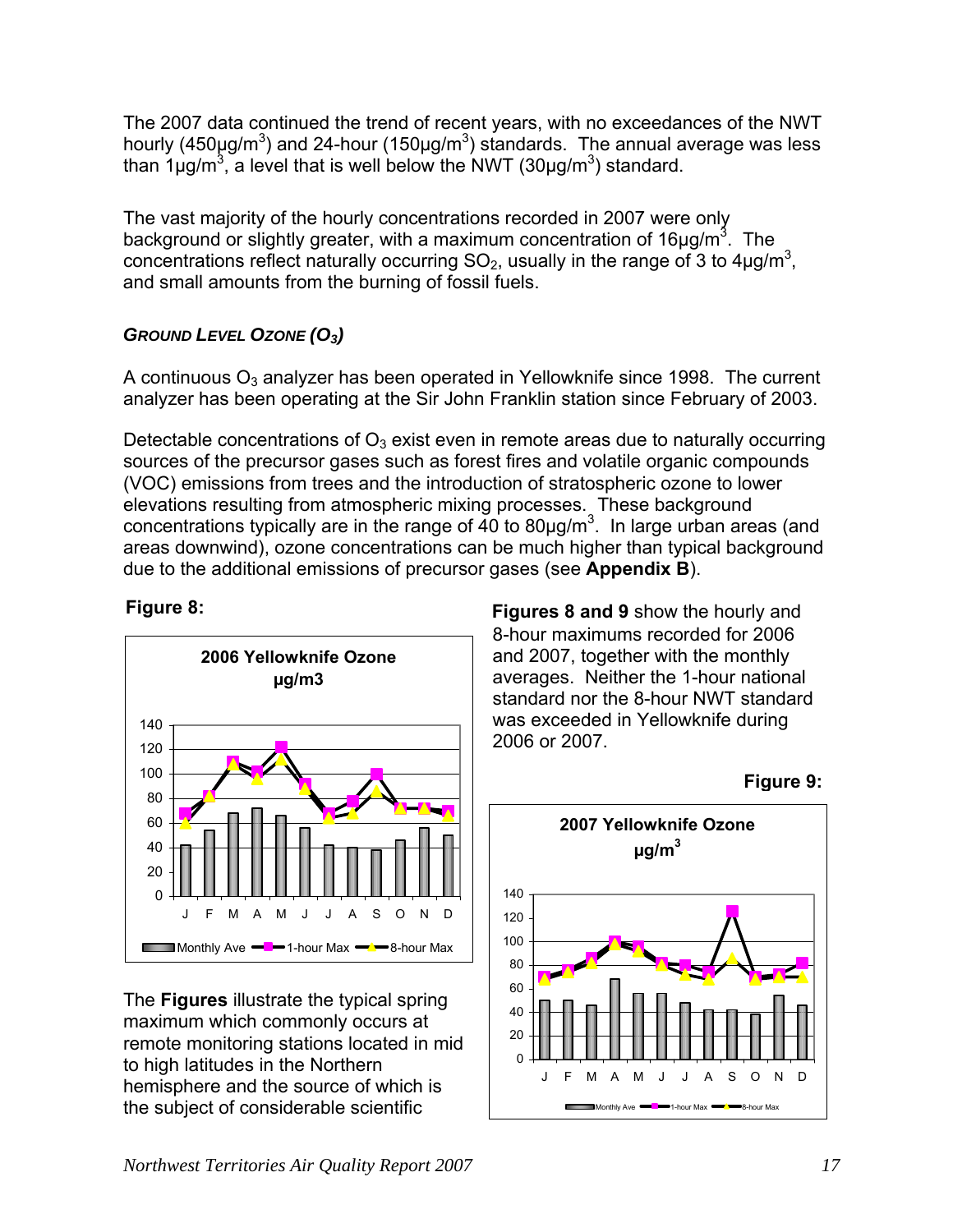<span id="page-17-0"></span>debate. Typical monthly ozone concentrations at remote sites in Canada range between 40 and 80 $\mu$ g/m<sup>3</sup> and Yellowknife concentrations for both years fell below or within this range, indicating that most of the  $O<sub>3</sub>$  detected is likely naturally occurring or background.

## **NITROGEN OXIDES (NO<sub>X</sub>)**

The instrumentation provides continuous information on  $NO$ ,  $NO<sub>2</sub>$  and  $NO<sub>x</sub>$ . However, the focus is on  $NO<sub>2</sub>$  due to the greater health concerns associated with this pollutant and the availability of national air quality standards for comparison (see **Appendix B**).

The 2007 results indicated that there were no exceedances of the 1-hour and 24-hour national standards for  $NO<sub>2</sub>$ . The maximum 1-hour average was 105 $\mu$ g/m<sup>3</sup> and the annual average was  $5 \mu$ g/m<sup>3</sup>.

**Figures 10** and **11** show the 2006 and 2007 monthly averages and highest hourly concentrations. Both the highest monthly averages and the highest hourly concentrations occurred during the winter months.



decrease in air temperature with elevation is reversed and a zone of colder air is present at ground level. This zone of colder air and the lack of wind act to restrict dispersion and trap pollutants close to the ground.

Cold, calm days can result in an

atmospheric situation where the normal

**Monthly Avg**  $\rightarrow$  **1-hour Max**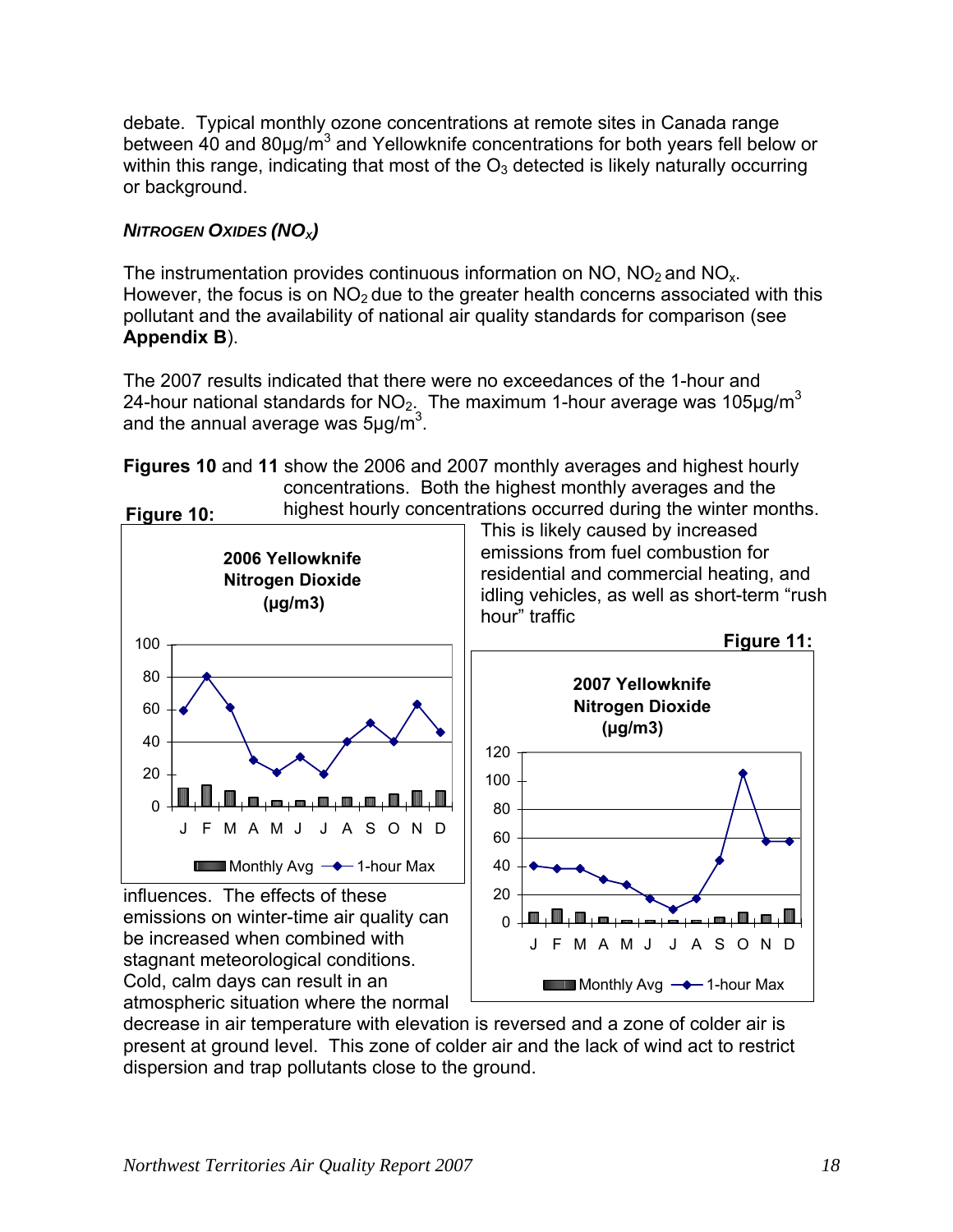#### <span id="page-18-0"></span>*CARBON MONOXIDE (CO)*

The 2007 data continued the extremely low CO readings measured in 2006 and were well below the national standards (see **Appendix B**). Given the absence of heavy traffic volumes in Yellowknife, low levels of CO are expected. In 2007 the maximum 1-hour average was 2.4 mg/m $^3$  and the  $\overline{\phantom{a}}$ annual average was 0.4 mg/m3 . **Figure 12** shows the 2007 monthly averages and highest hourly concentrations.



#### **Figure 12:**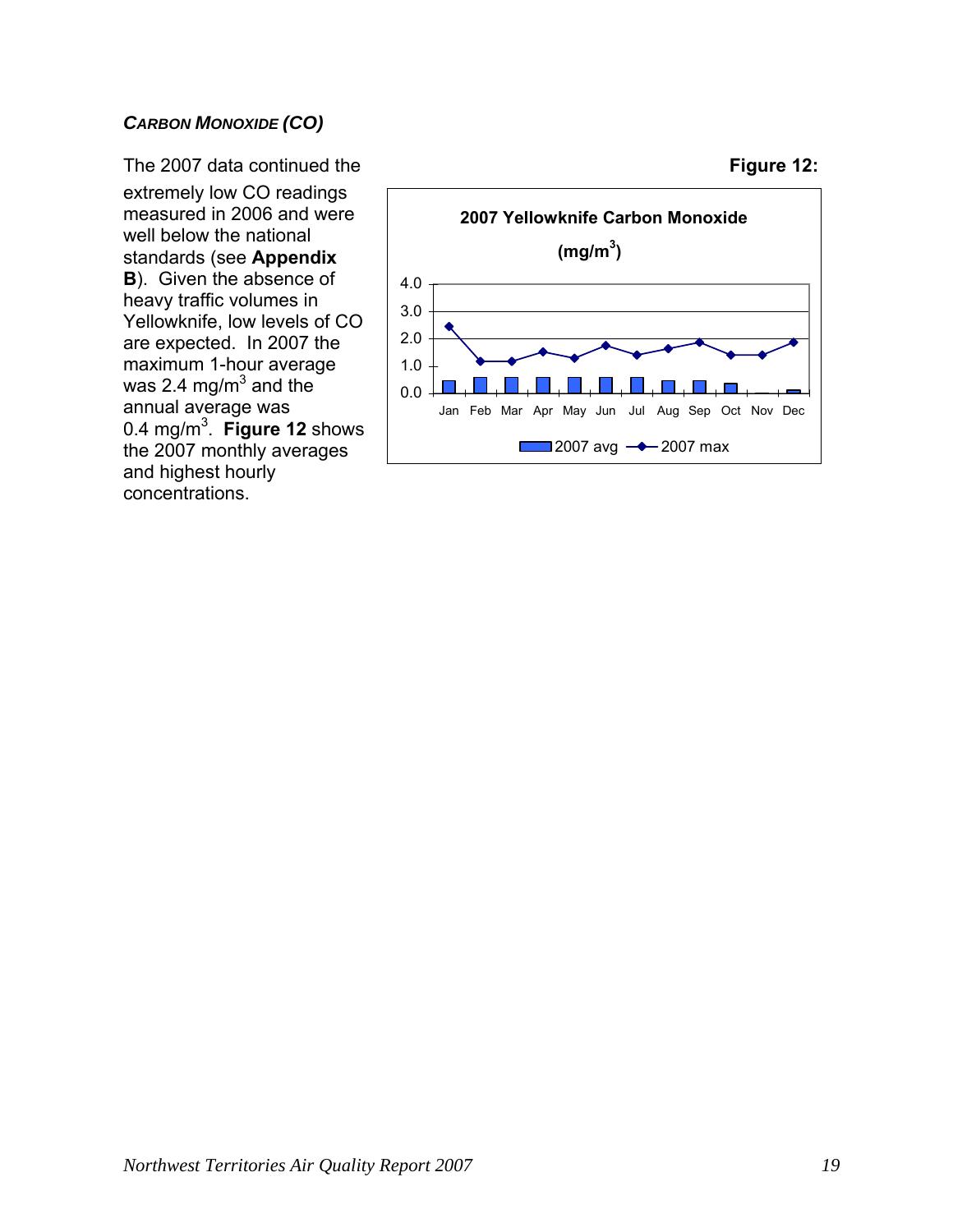# <span id="page-19-0"></span>**INUVIK AIR QUALITY**

The focus of the monitoring station in Inuvik is to gather baseline community air quality information and to track trends and cumulative effects of pollutant sources over time. In January 2006, the station was incorporated into the National Air Pollution Surveillance (NAPS) Network and also provides air quality information to this national monitoring network for comparison to other communities in Canada.

The station measures  $SO_2$ , H<sub>2</sub>S, NO<sub>x</sub>, O<sub>3</sub>, PM<sub>2.5</sub>, and PM<sub>10</sub>. Both the NO<sub>x</sub> and the O<sub>3</sub> analyzers were supplied by Environment Canada (Yellowknife office).

#### *HYDROGEN SULPHIDE (H2S)*

The data collected in 2007 continues to indicate very low  $H_2S$  concentrations in Inuvik – essentially non-detectable. Most of the readings are less than  $1\mu g/m^3$ , which is below the detectable limits of the instrumentation and within the 'noise' range.

There were no exceedances of the Alberta Guidelines and the maximum recorded 1-hour average was 6μg/m<sup>3</sup>.

#### *SULPHUR DIOXIDE (SO2)*

The  $SO<sub>2</sub>$  concentrations measured in 2007 were very low and similar to last year's results, with no exceedances of the NWT standards. The overall average was  $1\mu$ g/m<sup>3</sup> and the maximum 1-hour average was 11 $\mu$ g/m<sup>3</sup>.

#### **NITROGEN OXIDES (NO<sub>X</sub>)**

As discussed in the Yellowknife section of the report, the focus of  $NO<sub>x</sub>$  monitoring is on the NO<sub>2</sub> portion in determining air quality, although NO is certainly of interest for other reasons (e.g. assessment of secondary pollutant formation). The data collected in Inuvik in 2007 shows that there were no exceedances of the 1-hour and 24-hour national standards for NO2 (see **Appendix B**). The maximum 1-hour average was  $57$ µg/m<sup>3</sup> and the annual average was 2µg/m<sup>3</sup>.

#### **Figure 13** shows the 2007 monthly averages and highest

*Northwest Territories Air Quality Report 2007 20* hourly concentrations. Unfortunately, the analyzer suffered a serious breakdown in



**Figure 13:**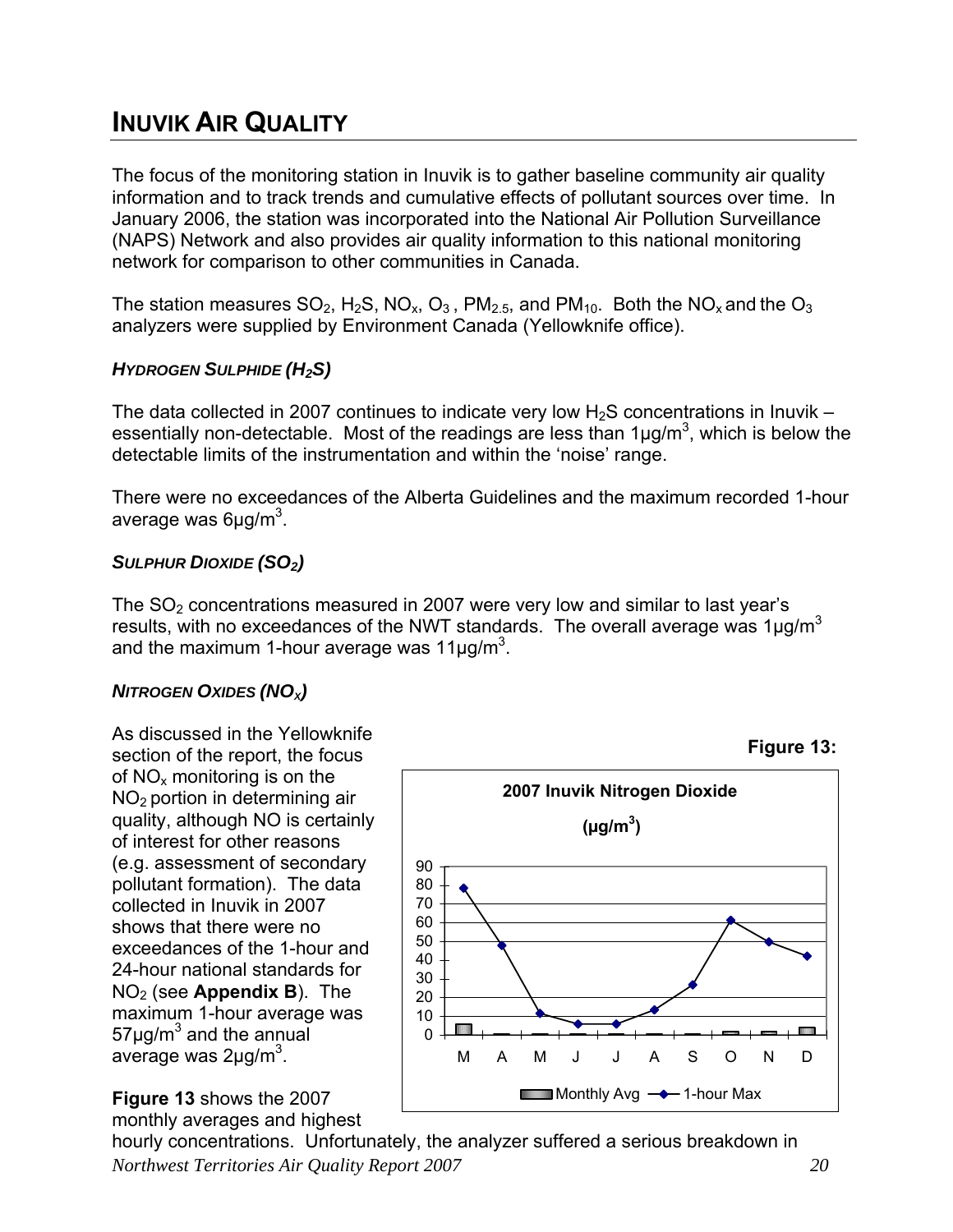<span id="page-20-0"></span>January, which necessitated lengthy repairs and resulted in no data collection for the first two months of 2007.

As with Yellowknife, both the highest monthly averages and the highest hourly concentrations occurred during the winter months. Meteorological data collected over the last three winters has shown that Inuvik is prone to winter inversions and experiences more inversion days than the other three regions. It is not uncommon in the middle of winter to see consecutive days of extremely cold temperatures accompanied with very low wind speeds (calms), reducing dispersal of pollutants.

#### *FINE PARTICULATE (PM2.5)*

The 2007 BAM readings produced an annual average of  $4\mu g/m^3$ . There were no exceedances of the NWT standard for  $PM<sub>2.5</sub>$  which was expected, as there were no significant impacts from forest fire events during the summer of 2007.



## **Figure 14:**

**Figure 14** shows the monthly averages and daily maximums measured at the Inuvik station in 2007. The maximum 24-hour PM<sub>2.5</sub> value of 17 $\mu$ g/m<sup>3</sup> occurred during the month of May and was associated with fine dust generated from construction in the area.

## *COARSE PARTICULATE (PM10)*

2007 was the first full year of  $PM_{10}$  data collection with the exception of January. This data loss was due to a faulty circuit board in the instrument.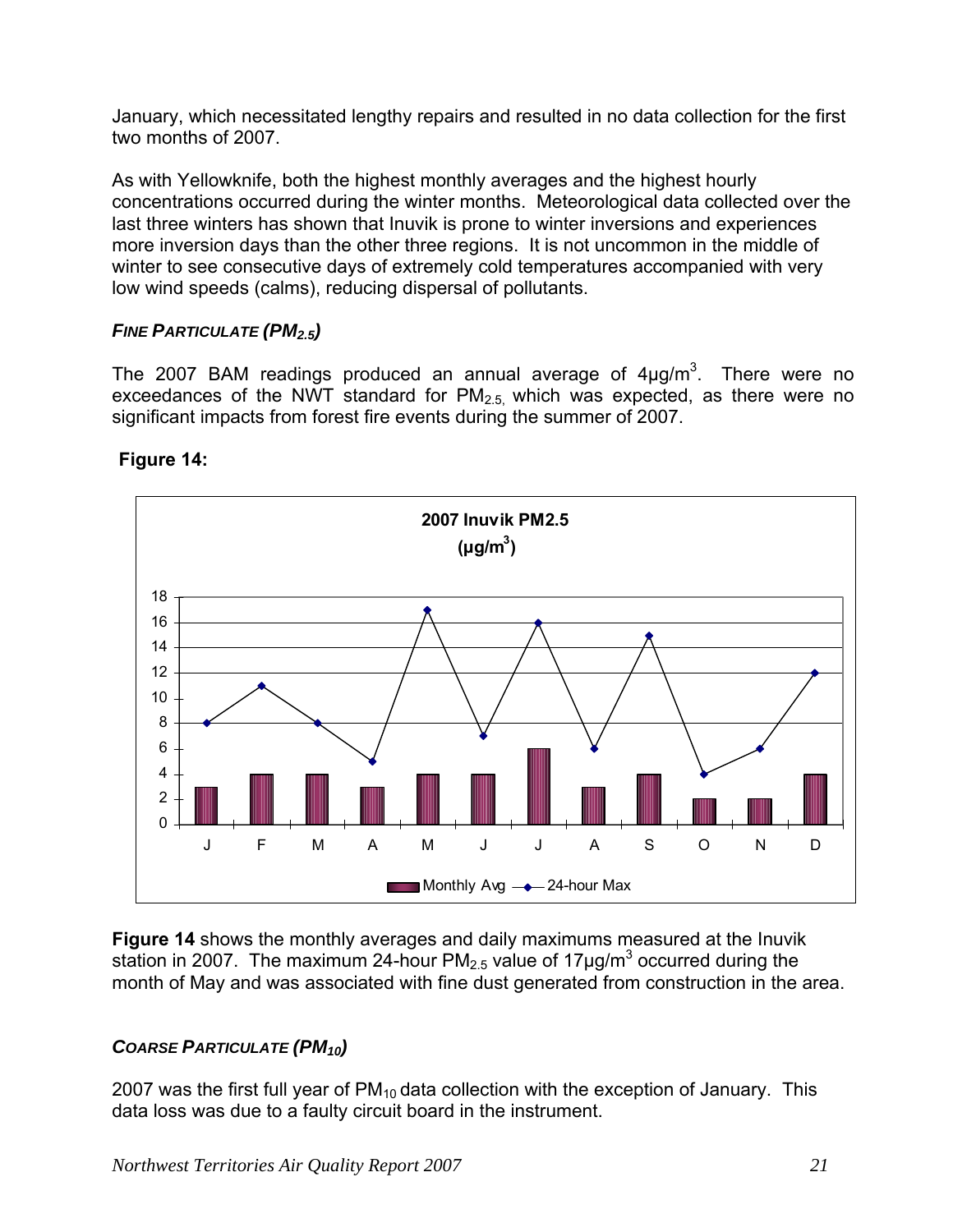### <span id="page-21-0"></span>**Figure 15:**

maximum was 60μg/m<sup>3</sup> recorded in maximums in Inuvik are somewhat averages and the daily maximum concentrations. The highest daily July and there were four exceedances of the 50 $\mu$ g/m<sup>3</sup> (24-hour average) acceptable limit used in other jurisdictions. Unlike Yellowknife, the Inuvik readings do not show a 'spring maximum' associated with residual winter gravel, although the highest hourly concentration recorded (316μg/m<sup>3</sup>) did occur in April. The summer monthly average values are similar to Yellowknife but the daily





higher, indicating a longer "dust season" persisting throughout the summer months. This interesting to see if this pattern persists in future years. may reflect the greater percentage of unpaved roads and/or exposed areas in Inuvik providing a continuing source of dust throughout the spring and summer months. However, this speculation is based on only one year of complete data and it will be

## *GROUND LEVEL OZONE (O3)*

2007. The typical 'spring time maximum' also occurred at this s ite and is consistent with Neither the 1-hour national standard nor the 8-hour NWT standard was exceeded in





of October and November the Yellowknife and Norman Wells stations, which also experience a peak in  $O_3$  levels during the spring months. The analyzer had to be taken off line during the months due to a malfunction.

maximums as well as the recorded for 2007. **Figure 16** shows the hourly and 8-hour monthly averages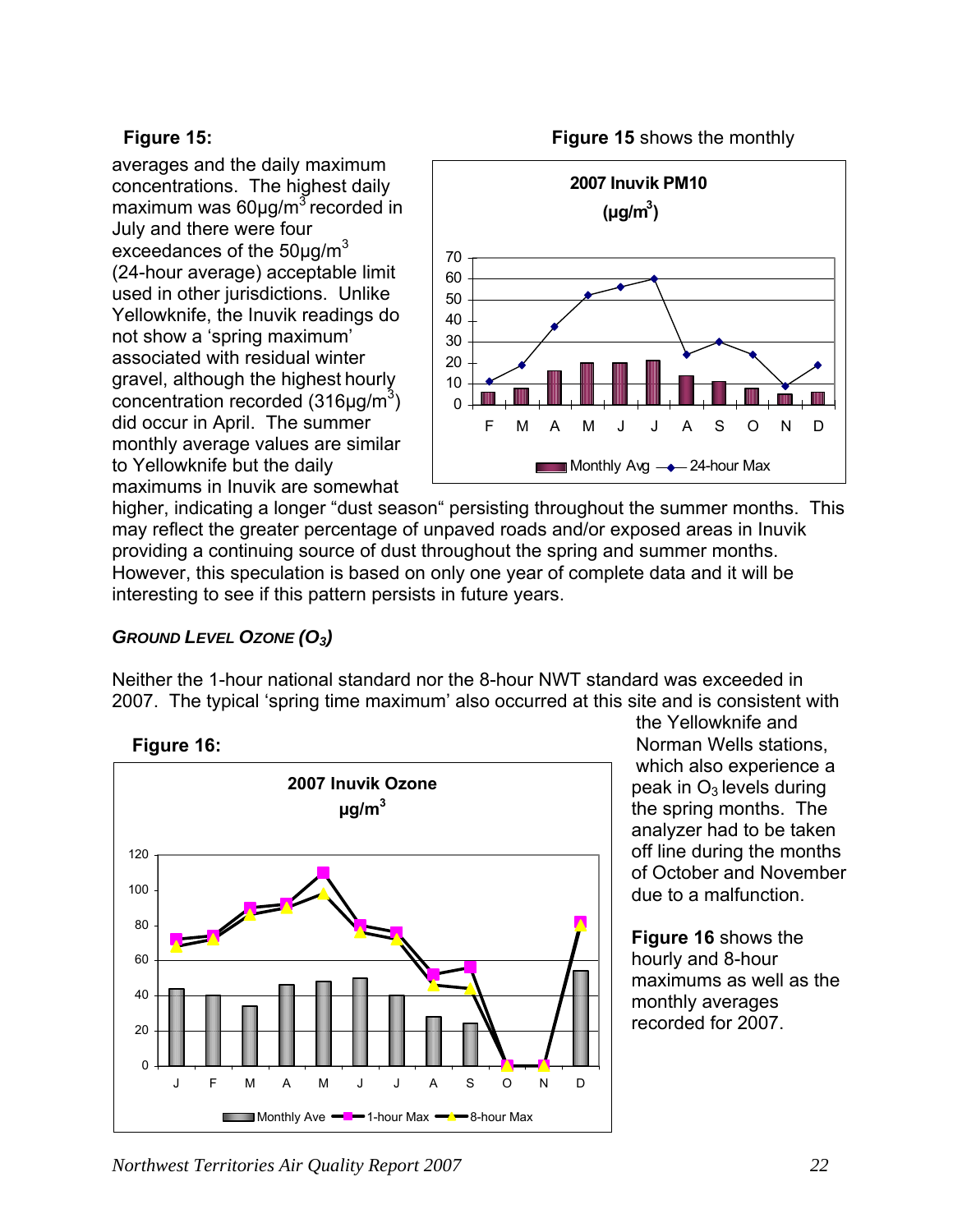# <span id="page-22-0"></span>**FORT LIARD AIR QUALITY**

The focus of the monitoring station in Fort Liard is to gather baseline community air quality information and to track trends and cumulative effects of pollutant sources over time.

### *HYDROGEN SULPHIDE (H2S)*

The maximum hourly H<sub>2</sub>S concentration in 2007 was 3µg/m<sup>3</sup> and the vast majority of readings were less than  $1\mu g/m^3$  essentially within the detection limits or 'noise' range of the analyzer.  $H_2S$  in Fort Liard is, therefore, considered largely non-detectable.

## *SULPHUR DIOXIDE (SO2)*

As in previous years, there were no hourly or 24-hour exceedances of the NWT standards in 2007, with a maximum 1-hour average value of only  $5\mu g/m^3$ . The monthly averages were very low, with values less than  $1\mu g/m^3$  - consistent with those measured over the last four years.

Elevated 1-hour  $SO<sub>2</sub>$  values occur occasionally in Fort Liard, but these are rare isolated peaks and still far below the NWT 1-hour standard. Overall, the data indicates that  $SO<sub>2</sub>$ concentrations in Fort Liard are within the expected range of background values and there appears to be no impact on community air quality from oil and gas development in the area.

## *FINE PARTICULATE (PM2.5)*

**Figure 17** shows the monthly averages and daily maximums measured at the Fort Liard station in 2007.

The 2007 annual  $PM<sub>2.5</sub>$  average concentration was  $4\mu$ g/m<sup>3</sup> just 1  $\mu$ g/m<sup>3</sup> higher than the 2006 annual average. The maximum daily average was 75µg/m<sup>3</sup> and was attributed directly to localized brush burning on the grounds where the air monitoring trailer is located. There were four exceedances of the NWT 24-hour standard for PM2.5.One occurred



in January as a result of brush burning and the other three occurred in May and are associated with transboundary smoke from forest fires burning south of the Northwest Territories.

*Northwest Territories Air Quality Report 2007 23*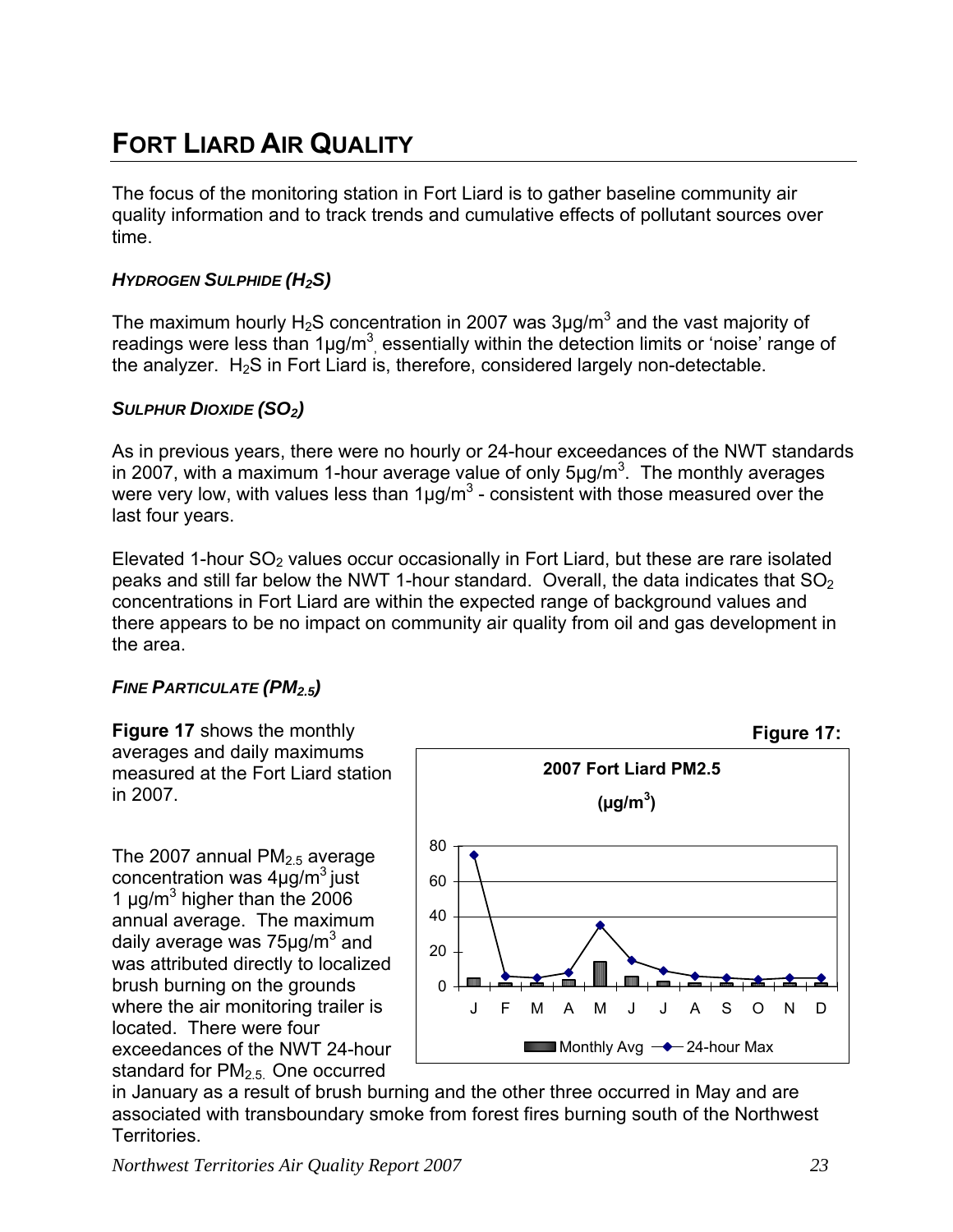#### <span id="page-23-0"></span>*COARSE PARTICULATE (PM10)*

A PM<sub>10</sub> BAM was added to the station in late August. Based on four months of data collection, the average concentration was only 4  $\mu$ g/m<sup>3</sup> and the highest daily maximum concentration was  $17\mu g/m^3$ . The highest hourly concentration recorded was 83 $\mu g/m^3$ .

#### **NITROGEN OXIDES (NO<sub>x</sub>)**

The analyzer was taken off line in July following a major component failure. Attempts at on-site repairs were unsuccessful and it will most likely have to be replaced with a new unit while the original analyzer is shipped back to the manufacturer for repairs. The six months of data collected in 2007 show that  $NO<sub>2</sub>$  concentrations continue to remain very low, with no exceedances of the 1-hour and 24-hour national standards. The 'annual' average was less than 1µg/m<sup>3</sup> and the 1-hour maximum concentration was 29µg/m<sup>3</sup>.

**Figure 18** shows the 2007 monthly averages and highest hourly concentrations for the six months of instrument operation. The  $maximum NO<sub>2</sub> concentrations$ usually occur during winter as was the case in 2006 but limited data in 2007 do not illustrate this in the accompanying chart. The June peak was attributed to local combustion sources near the station. The overall lower levels (compared to the other three stations) are probably reflective of



**Figure 18:**

the generally lower emissions due to a smaller community base.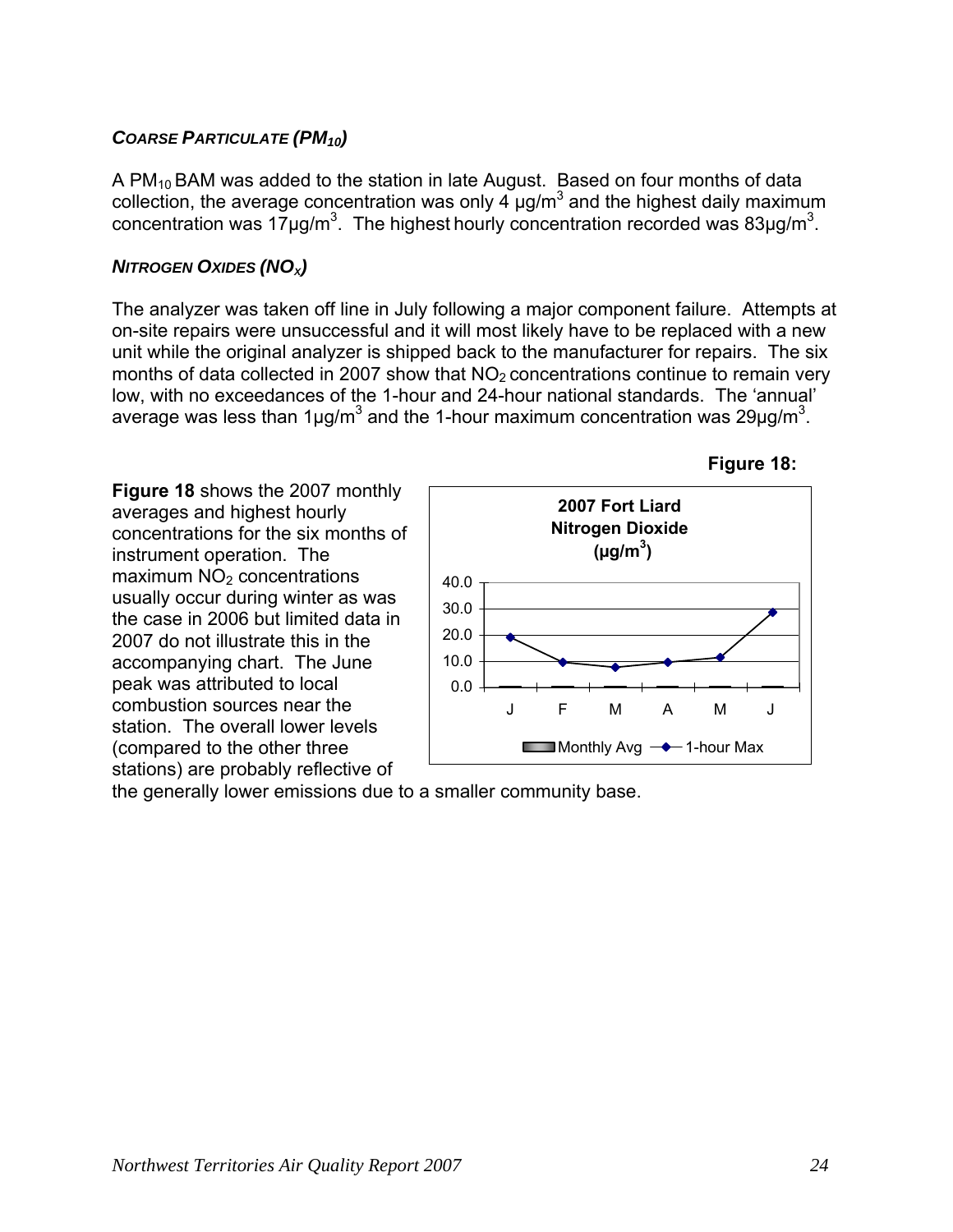# <span id="page-24-0"></span>**NORMAN WELLS AIR QUALITY**

The focus of the monitoring station in Norman Wells is to gather baseline community air quality information and to track trends and cumulative effects of pollutant sources over time.

#### *HYDROGEN SULPHIDE (H 2S)*

As in 2006, the 2007 data from the station continued to produce extremely low readings with no exceedances of the Alberta Guidelines. Most hourly averages were essentially zero with a maximum 1-hour concentration of 2 $\mu$ g/m<sup>3</sup>.

#### **SULPHUR DIOXIDE (SO<sub>2</sub>)**

The 2007  $SO<sub>2</sub>$  monitoring program produced similar results to the Fort Liard, Yellowknife and Inuvik stations. The 1-hour maximum was  $5\mu g/m^3$ . Overall SO<sub>2</sub> concentrations were generally very low. The annual average was less than  $2\mu g/m^3$  and no exceedances of the NWT standards occurred.

#### **NITROGEN OXIDES (NO<sub>x</sub>)**

The 2007 results show that there were no exceedances of the 1-hour and 24-hour national standards for  $NO<sub>2</sub>$ . As with the other three network stations,  $NO<sub>2</sub>$  levels increase in the winter months. The maximum 1-hour average was 55 $\mu$ g/m<sup>3</sup> and the overall average was 3μg/m<sup>3</sup> . **Figure 19:** 



**Figure 19** shows the 2007 monthly averages and highest hourly concentrations.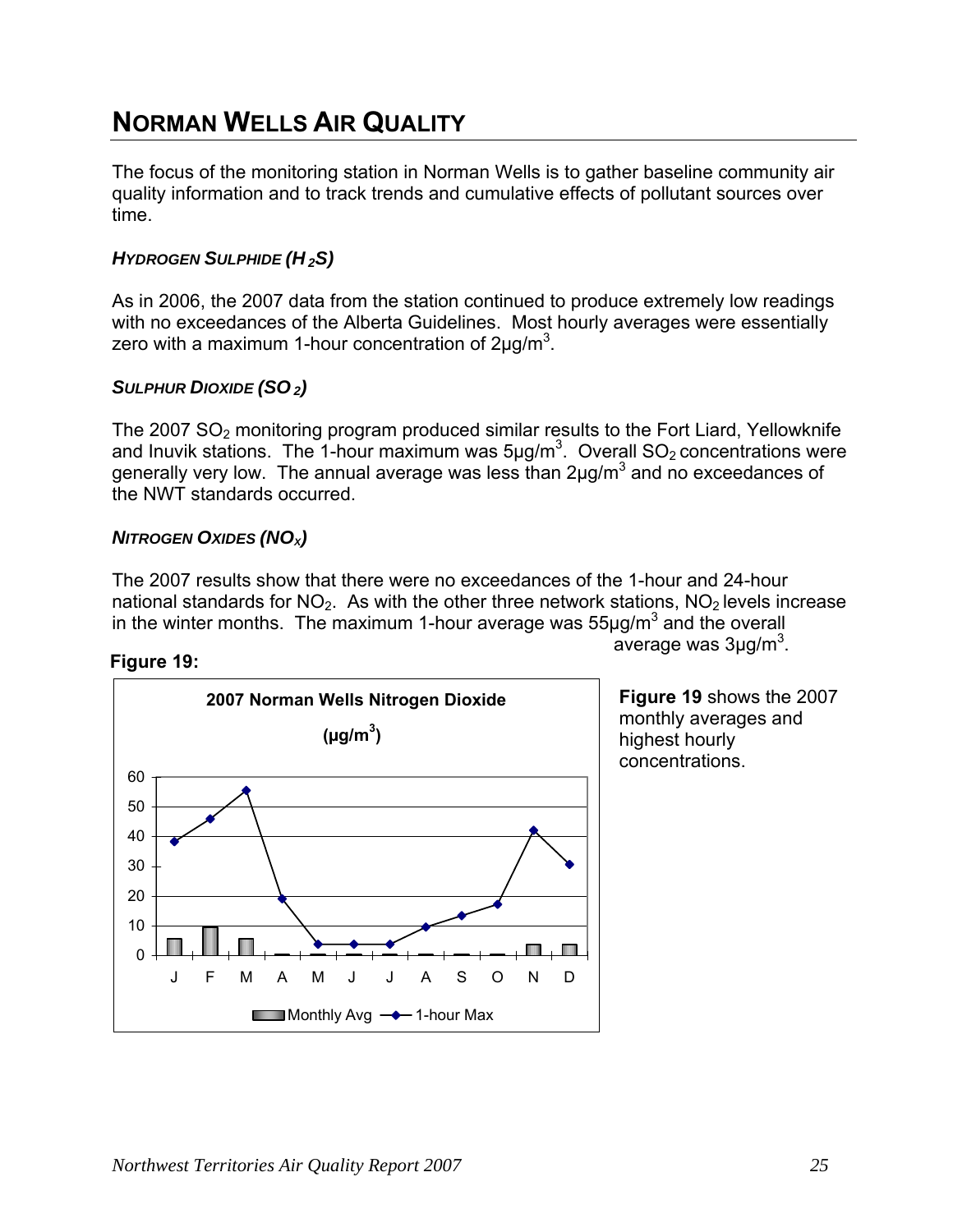#### <span id="page-25-0"></span>**FINE PARTICULATE (PM<sub>2.5</sub>)**

#### **Figure 20: Figure 20** shows the monthly

averages and daily maximums measured at the Norman Wells station in 2007. The maximum daily concentration was  $39\mu q/m^3$ and the annual average was  $5 \mu g/m^3$ . There was some influence from one specific forest fire located approximately 20 kilometres from the town near the Carcajou River. Smoke from this fire produced the elevated readings during the months of June, July, and September, and resulted in one exceedance of the NWT standard.



#### *GROUND LEVEL OZONE (O3)*

No exceedances of the 1-hour national standard or the 8-hour NWT standard were observed in 2007. The elevated spring time levels were also evident at this site and are consistent with the Yellowknife and Inuvik stations which also experience a peak in  $O<sub>3</sub>$ 





levels during the spring months.

**Figure 21** shows the hourly and eight hour maximums as well as the monthly averages recorded for 2007.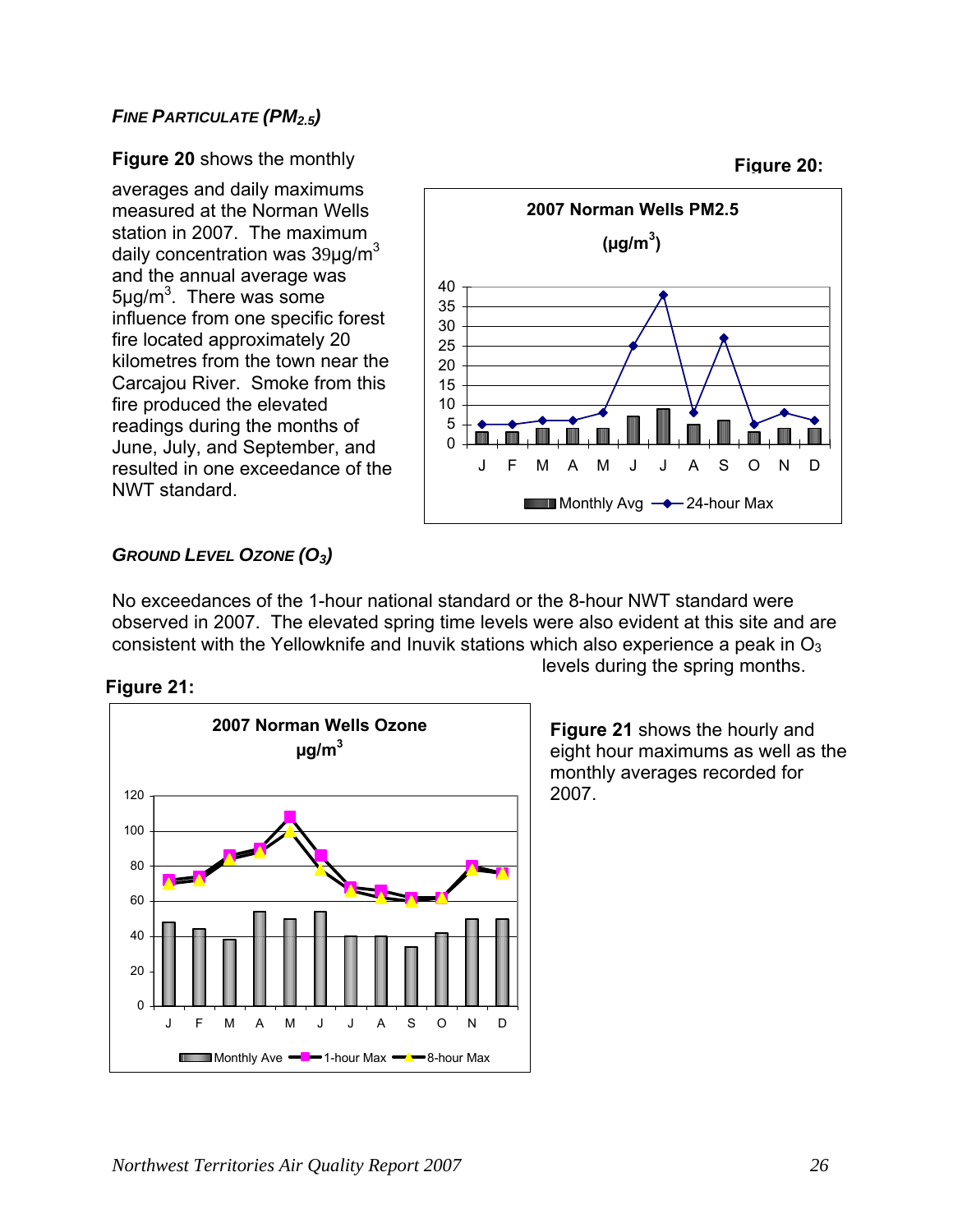# <span id="page-26-0"></span>**SNARE RAPIDS**

Since 1989, ENR has operated a Canadian Air and Precipitation Monitoring (CAPMoN) station at the NWT Power Corporation's Snare Rapids hydro site. This site is located 150 kilometres northwest of Yellowknife. Rain and snow samples are collected on a daily basis and sent to Environment Canada's CAPMoN laboratory in Toronto for analysis. Quality assurance/quality control checks on the 2007 data had not been completed by Environment Canada in time for this report and, unfortunately the 2006 results not available last year are still undergoing validity checks and remain unavailable.

#### *ACID PRECIPITATION*

With no updates to report for 2006 and 2007, **Figure 22** shows the deposition rates for sulphate, calcium, nitrate and magnesium up to 2005.

#### **Figure 22:**



considered to protect sensitive ecosystems in the NWT. In areas of eastern Canada, where acid rain is a serious environmental problem, sulphate deposition is in excess of 20 kg/ha/yr. Nitrate deposition at Snare Rapids is similarly low compared to eastern Canada. Sulphate and nitrate deposition rates remain well below levels that could cause an environmental effect in sensitive ecosystems.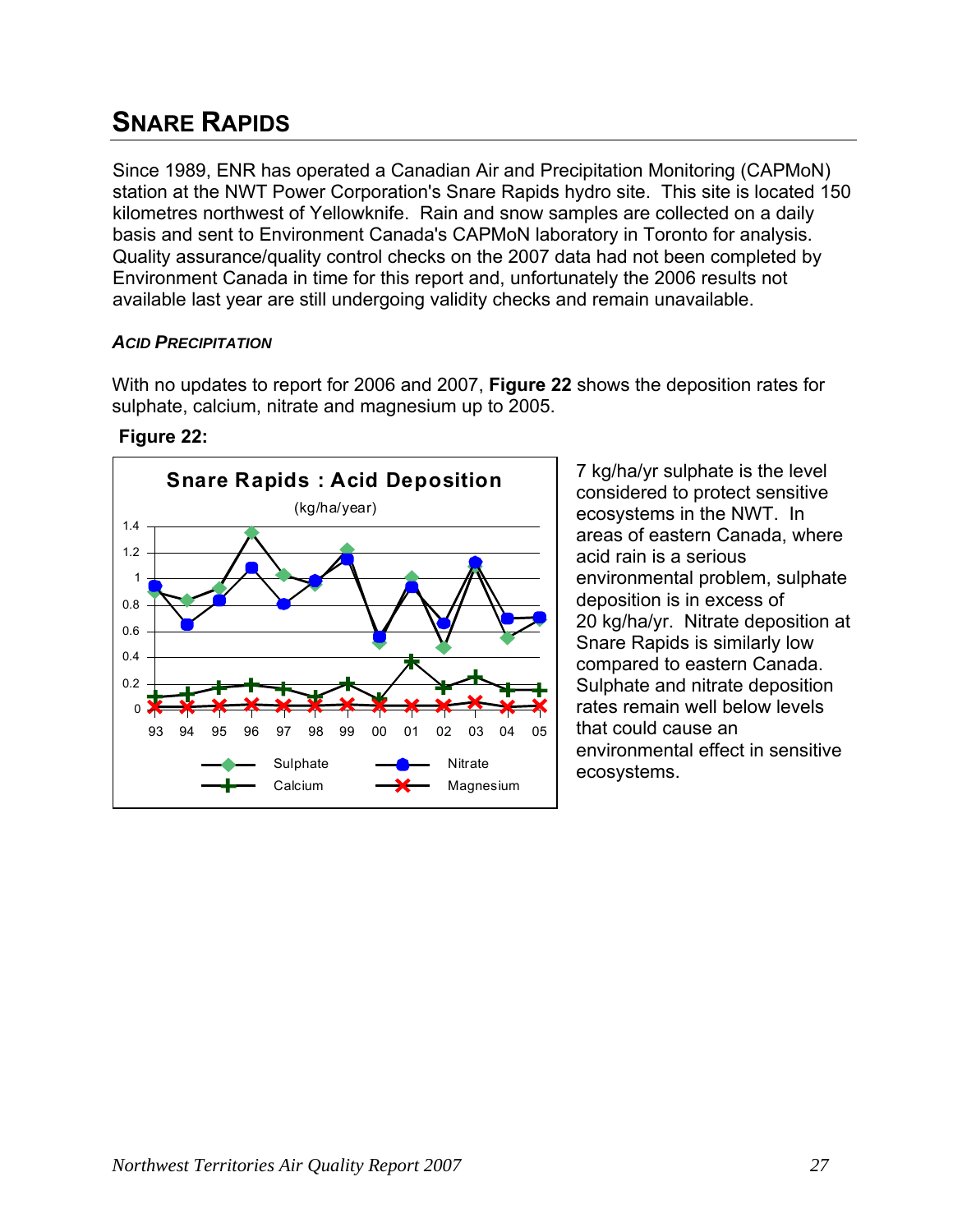# <span id="page-27-0"></span>**DARING LAKE SEASONAL PARTICULATE**

In summer of 2007, the short-term seasonal particulate monitoring program continued at the NWT Tundra Ecological Research Station located at Daring Lake. The program was a follow up to the  $PM_{10}$  monitoring program undertaken in summer of 2002 and the  $PM<sub>2.5</sub>$  monitoring program in 2003 to 2006. The monitoring program in 2007 continued the focus on the finer portion of particulate  $PM<sub>2.5</sub>$ . As in the previous five years, a battery operated Mini-Partisol particulate sampler and solar panel were set up to gather information on background concentrations of particulate in the barren lands. The 2007 sampling program began on July 9th and finished on August 21st. The solar-powered system ran without incident in 2007.

A total of 14, 24-hour samples were obtained. Two samples had to be invalidated due to bug fragments on the filters. The overall concentrations were similar to last year, ranging from 0 to 4 $\mu$ g/m<sup>3</sup>. The 2007 results were typical of background levels and were not influenced by forest fires as in previous years.

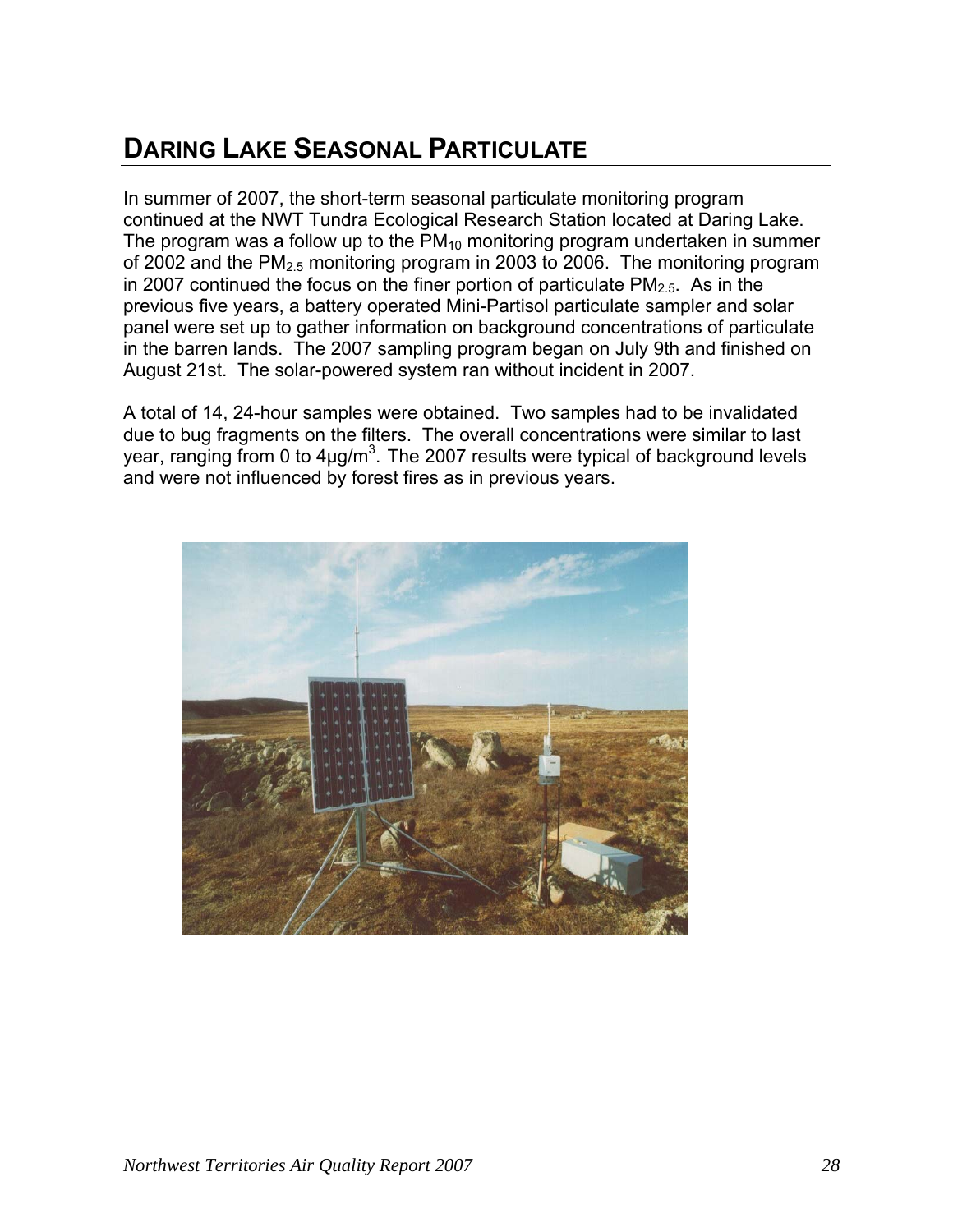# <span id="page-28-0"></span>**APPENDICES**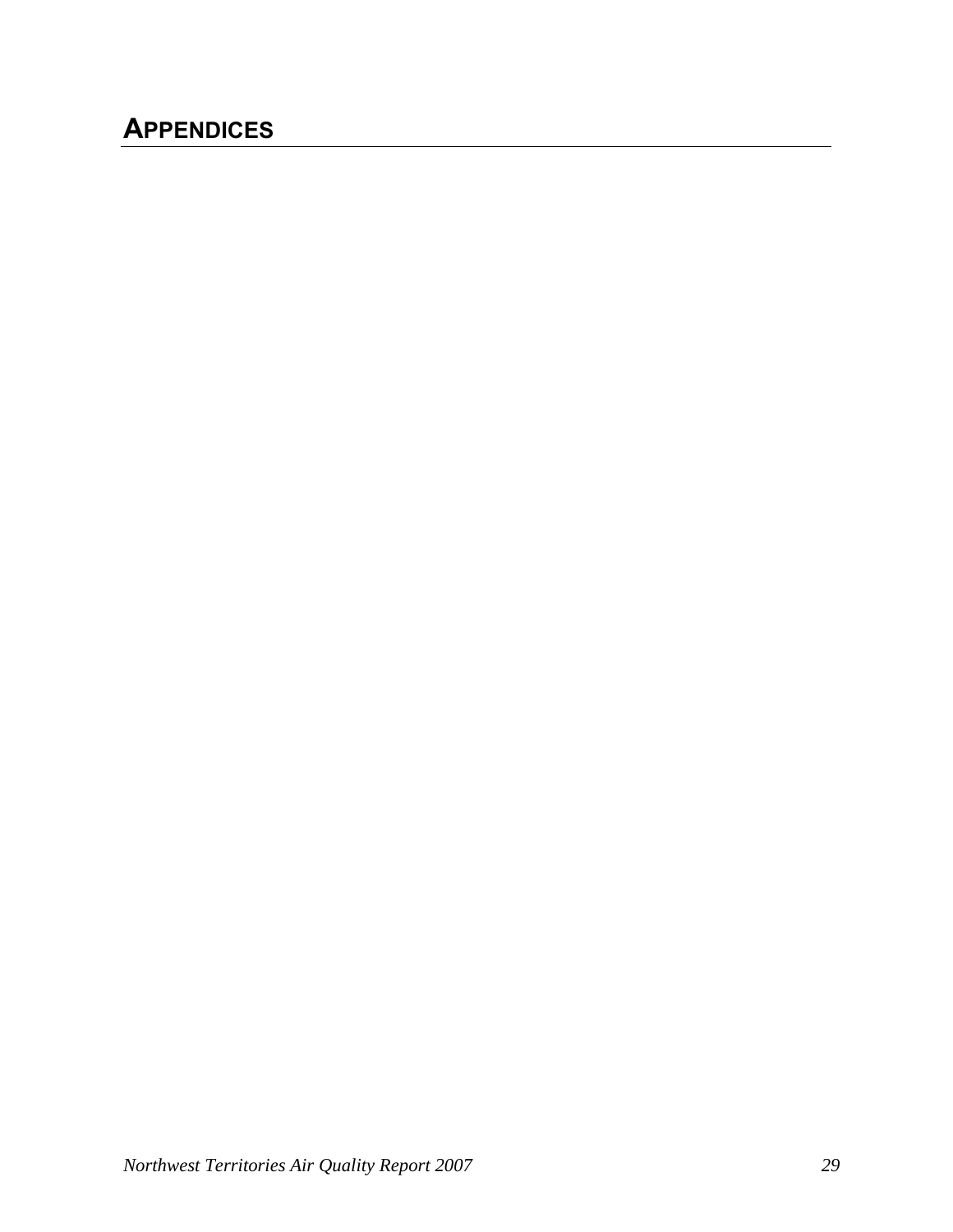# <span id="page-29-0"></span>**APPENDIX A: MONITORING HISTORY**

|      | <b>History of Air Quality Monitoring in the Northwest Territories</b>                                                                                                                                                                                                                                                                                                                                                                                                                                                                                                                                                                                                                                                                                                                                                                                                                                                                                                                                                                                                                                                                                                                                                              |
|------|------------------------------------------------------------------------------------------------------------------------------------------------------------------------------------------------------------------------------------------------------------------------------------------------------------------------------------------------------------------------------------------------------------------------------------------------------------------------------------------------------------------------------------------------------------------------------------------------------------------------------------------------------------------------------------------------------------------------------------------------------------------------------------------------------------------------------------------------------------------------------------------------------------------------------------------------------------------------------------------------------------------------------------------------------------------------------------------------------------------------------------------------------------------------------------------------------------------------------------|
| 1974 | Government of the NWT starts monitoring air quality in<br>$\bullet$<br>Yellowknife with the installation of a high-volume air sampler at<br>the Post Office site.                                                                                                                                                                                                                                                                                                                                                                                                                                                                                                                                                                                                                                                                                                                                                                                                                                                                                                                                                                                                                                                                  |
| 1989 | Monitoring of acid precipitation at the Snare Rapids hydro-electric<br>٠<br>site begins.                                                                                                                                                                                                                                                                                                                                                                                                                                                                                                                                                                                                                                                                                                                                                                                                                                                                                                                                                                                                                                                                                                                                           |
| 1992 | SO <sub>2</sub> analyzer installed at the City Hall site.<br>$\bullet$                                                                                                                                                                                                                                                                                                                                                                                                                                                                                                                                                                                                                                                                                                                                                                                                                                                                                                                                                                                                                                                                                                                                                             |
| 1997 | SO <sub>2</sub> monitoring in N'dilo begins and continues until 2000.<br>$\bullet$                                                                                                                                                                                                                                                                                                                                                                                                                                                                                                                                                                                                                                                                                                                                                                                                                                                                                                                                                                                                                                                                                                                                                 |
| 1998 | $O3$ analyzer added in Yellowknife to the City Hall site.<br>٠                                                                                                                                                                                                                                                                                                                                                                                                                                                                                                                                                                                                                                                                                                                                                                                                                                                                                                                                                                                                                                                                                                                                                                     |
| 2000 | A $SO2$ analyzer was installed in the ENR building in Fort Liard in<br>$\bullet$<br>March followed by a $H_2S$ analyzer in October.                                                                                                                                                                                                                                                                                                                                                                                                                                                                                                                                                                                                                                                                                                                                                                                                                                                                                                                                                                                                                                                                                                |
| 2002 | Daring Lake summer sampling of PM <sub>10</sub> at Daring Lake begins.<br>$\bullet$<br>City Hall $SO2$ analyzer relocated to new air monitoring trailer<br>located at Sir John Franklin High School.                                                                                                                                                                                                                                                                                                                                                                                                                                                                                                                                                                                                                                                                                                                                                                                                                                                                                                                                                                                                                               |
| 2003 | Daring Lake summer sampling of PM <sub>2.5</sub> begins (the same<br>$\bullet$<br>sampler is used for $PM_{10}$ and $PM_{2.5}$ monitoring)<br>Air monitoring trailers are installed in Inuvik, Norman Wells and<br>$\bullet$<br>Fort Liard.<br>CO and $NOx$ analyzers added to the Yellowknife station as well<br>$\bullet$<br>as a continuous fine particulate sampler ( $PM2.5$ ).<br>Norman Wells station monitors $SO_2$ and $H_2S$ .<br>$\bullet$<br>Inuvik station monitors $SO_2$ , H <sub>2</sub> S, NO <sub>x</sub> , and PM <sub>2.5</sub> .<br>٠<br>Fort Liard station monitors $SO_2$ and H <sub>2</sub> S. A PM <sub>2.5</sub> sampler is<br>installed late in the year.<br>The $O_3$ analyzer that was operating at the City Hall location was<br>$\bullet$<br>relocated to the new Sir John Franklin Yellowknife station.<br>ENR initiates the upgrade of the Data Acquisition System moving<br>to a specialized air monitoring system, which will allow more<br>efficient and quality controlled data collection.<br>Continuous PM <sub>2.5</sub> samplers are installed in Inuvik and Fort Liard.<br>٠<br>A second high-volume sampler is installed at the Sir John<br>$\bullet$<br>Franklin Yellowknife station. |
| 2004 | PM <sub>2.5</sub> sampler is installed in Norman Wells.<br>$\bullet$<br>Data Acquisition System (DAS) is significantly upgraded. New<br>$\bullet$<br>components are installed inside the stations and a new data<br>management, analysis and reporting system is brought on-line.                                                                                                                                                                                                                                                                                                                                                                                                                                                                                                                                                                                                                                                                                                                                                                                                                                                                                                                                                  |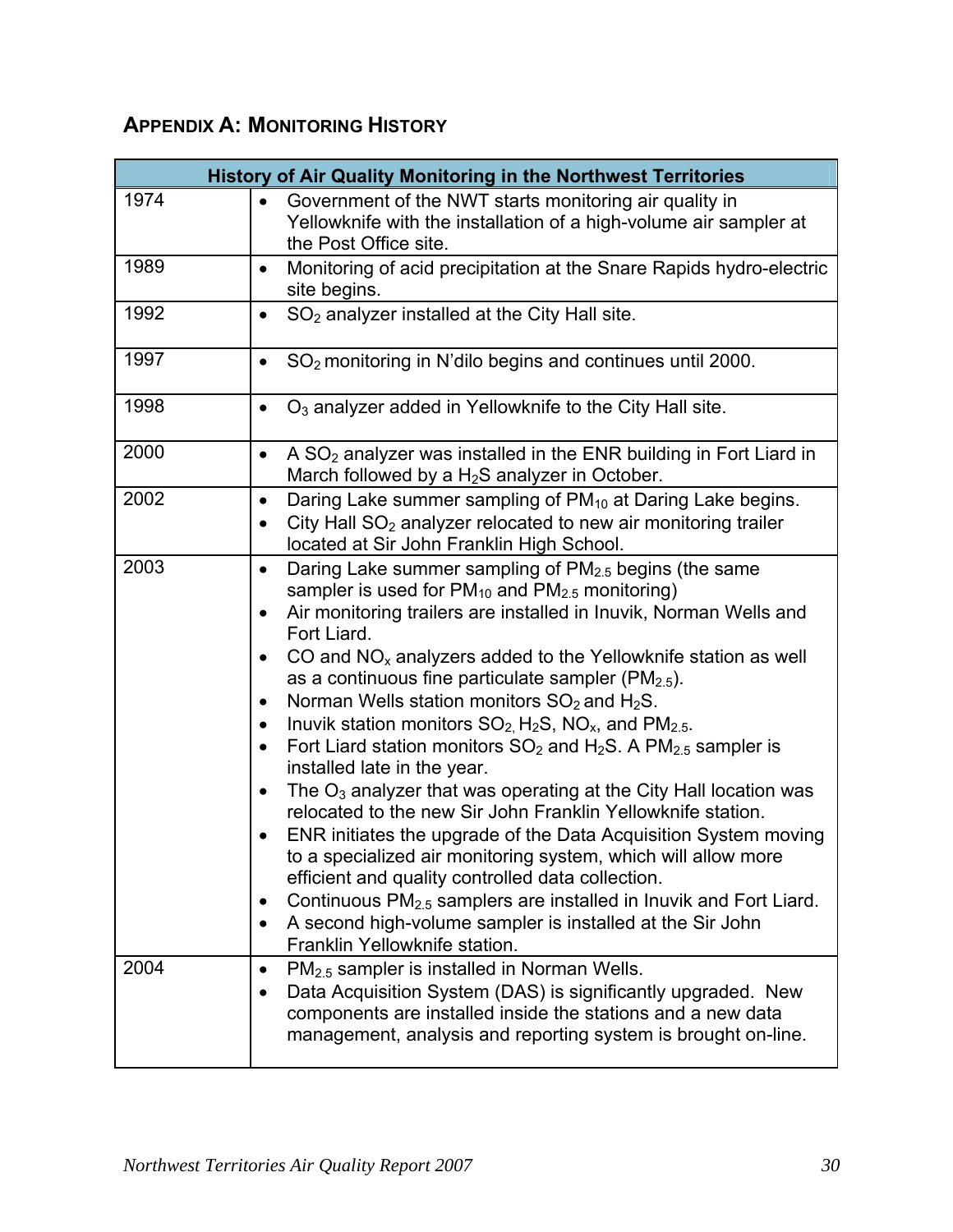|      | History of Air Quality Monitoring in the Northwest Territories (cont.)                                                                                                                                                                                                                                                                                                                                                                                                                                                                                                                                                                                                                                                                                                                                                                                                                                                                                                                                                                              |
|------|-----------------------------------------------------------------------------------------------------------------------------------------------------------------------------------------------------------------------------------------------------------------------------------------------------------------------------------------------------------------------------------------------------------------------------------------------------------------------------------------------------------------------------------------------------------------------------------------------------------------------------------------------------------------------------------------------------------------------------------------------------------------------------------------------------------------------------------------------------------------------------------------------------------------------------------------------------------------------------------------------------------------------------------------------------|
| 2005 | $NOx$ analyzer is installed in March at the Fort Liard station.<br>$\bullet$<br>$O_3$ and NO <sub>x</sub> analyzers are installed at the Norman Wells station<br>$\bullet$<br>in April.<br>O <sub>3</sub> analyzer purchased by Environment Canada (Yellowknife<br>office) is installed at the Inuvik station in April.<br>Due to years of significant data loss caused by extreme cold, the<br>$\bullet$<br>Partisol Dichotomous fine particulate sampler at the Post office<br>station in Yellowknife is relocated indoors at the Sir John Franklin<br>station.<br>The Yellowknife Post Office station is officially closed after the<br>$\bullet$<br>last TSP sample ran on December 6 <sup>th</sup> , 2005.<br>Development of an Air Quality web site begins. The web site will<br>$\bullet$<br>link with the data management, analysis and reporting system to<br>provide public access to air quality data for each monitoring<br>location. Access to archived data will also be available by<br>querying the database using web-based tools. |
| 2006 | Yellowknife - A BAM Particulate Matter (PM <sub>10</sub> ) monitor was<br>$\bullet$<br>installed and began collecting data in April.<br>Inuvik - A BAM Particulate Matter ( $PM_{10}$ ) monitor was installed<br>$\bullet$<br>and began collecting data in October.<br>The Air Quality Monitoring Network web site was officially<br>$\bullet$<br>released.                                                                                                                                                                                                                                                                                                                                                                                                                                                                                                                                                                                                                                                                                         |
| 2007 | Fort Liard - A BAM Particulate Matter ( $PM_{10}$ ) monitor and an<br>$\bullet$<br>Ozone $(O_3)$ analyzer were installed and began collecting data in<br>late August.<br>Completed the second phase of the Air Quality Monitoring<br>$\bullet$<br>Network web site, which included database related modifications<br>as well as web design improvements.                                                                                                                                                                                                                                                                                                                                                                                                                                                                                                                                                                                                                                                                                            |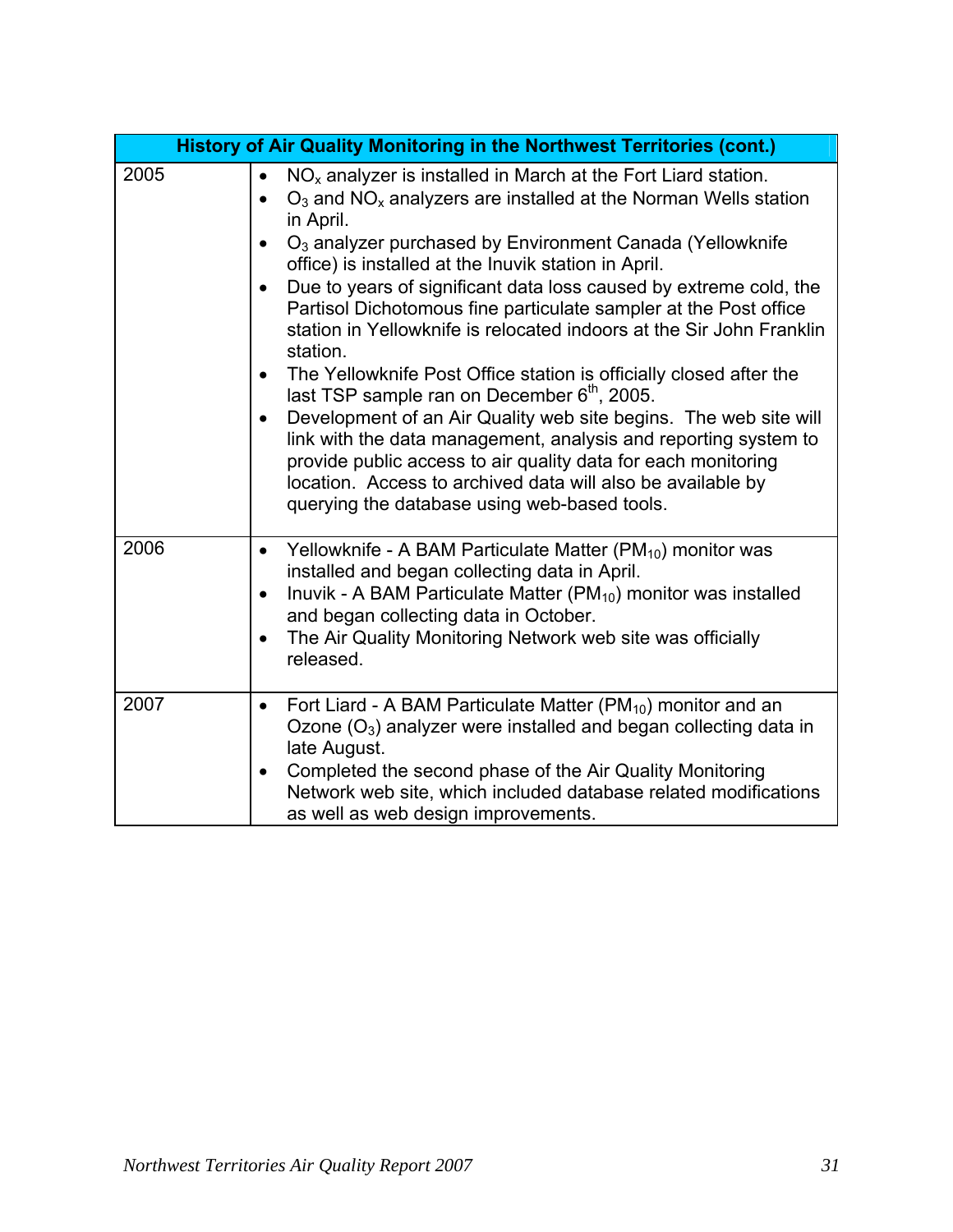## <span id="page-31-0"></span>**APPENDIX B: AIR POLLUTANTS**

The NWT air quality monitoring network tracks a number of different air pollutants. With the exception of arsenic and  $H_2S$ , these pollutants are known as Criteria Air Contaminants (CAC's). They represent the gases and compounds most often affecting community air quality and targeted by monitoring programs.

Arsenic is monitored in Yellowknife due to its association with metal ore roasting operations in the past and an ongoing concern during remediation work currently being undertaken at the former industrial sites.

H<sub>2</sub>S is monitored at the air quality stations in Inuvik, Norman Wells and Fort Liard due to its association with oil and gas development activities.

#### *TOTAL SUSPENDED PARTICULATE (TSP)*

Total Suspended Particulate (TSP) is a general term for dust. TSP includes a wide variety of solid and liquid particles found floating in the air, with a size range of approximately 50 micrometers (um) in diameter and smaller (a human hair is approximately 100 µm in diameter). While TSP can have environmental and aesthetic impacts, it is the smaller particles contained within TSP that are of concern from a human health perspective (see Particulate Matter (PM<sub>2.5</sub>) and (PM<sub>10</sub>) later in section). Road dust, forest fires, mining activities and combustion products from vehicles, heating and electricity generation contribute to TSP levels.

The NWT Ambient Air Quality Standard for TSP is  $120 \mu g/m<sup>3</sup>$ ) over a 24-hour period. The standard for the annual average is  $60 \mu g/m^3$  (geometric mean).

#### *ARSENIC*

Arsenic is present in the environment in a variety of forms. The most common form in air is the inorganic compound arsenic trioxide. Natural sources of airborne arsenic include volcanoes and windblown dust from arsenic rich soils, while industrial activities such as smelting and burning of coal account for most of the man-made sources. The vast majority of airborne arsenic is associated with dust and therefore analysis of TSP samples provides a good indication of arsenic concentrations.

There are no NWT standards for arsenic compounds. The World Health Organization (WHO) Air Quality Guidelines, (WHO, 2000), state that inhaling inorganic arsenic compounds can contribute to human development of cancer and there is no safe limit. It is, therefore, important to minimize exposure as much as possible, since the cancer risk increases with exposure to higher concentrations.

As the threshold for arsenic compounds has not been set, it is difficult to determine an acceptable level. Ontario continues to use a 24-hour Guideline of 0.3 $\mu$ g/m<sup>3</sup> for total arsenic based on general toxicity, but the WHO suggest that a lifetime risk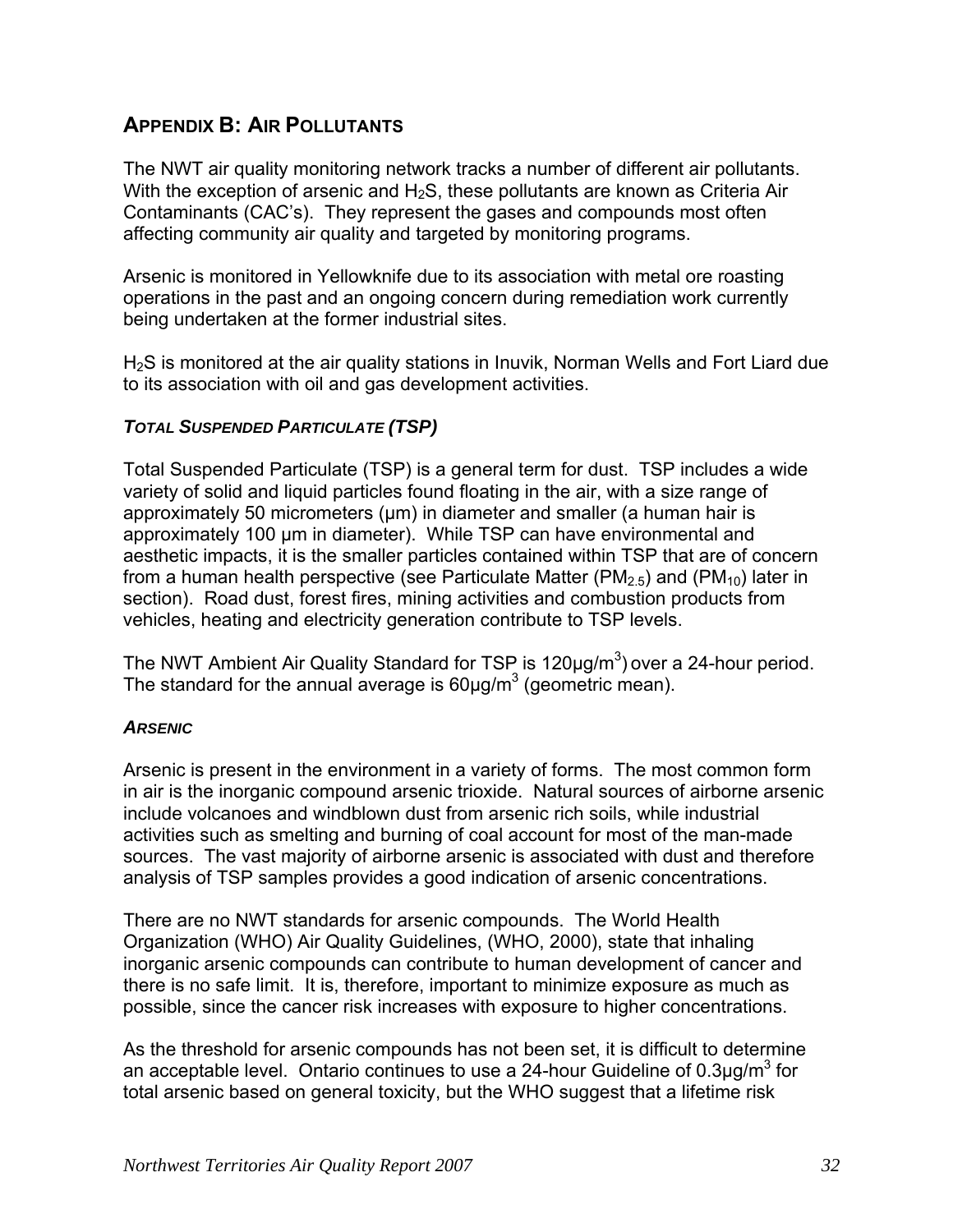<span id="page-32-0"></span>estimate approach should be used for assessment purposes. The WHO has calculated the following lifetime risk estimates of contracting cancer due to exposure to varying concentrations of arsenic in air:

0.066 $\mu$ g/ m<sup>3</sup> results in a theoretical risk of one person in 10,000  $0.0066\mu$ g/ m<sup>3</sup> results in a theoretical risk of one person in 100,000 0.00066 $\mu$ g/ m<sup>3</sup> results in a theoretical risk of one person in 1,000,000

In simple terms, the above estimates indicate, for example, that in a population of 10,000 people, a lifetime exposure to an arsenic concentration of  $0.066\mu$ g/m<sup>3</sup> could theoretically result in one person contracting cancer. The Ontario Guideline provides a useful comparison for assessment of short-term (24-hour) arsenic measurements but the WHO approach is probably more applicable given the longer-term health risks associated with arsenic exposure.

#### *PARTICULATE MATTER (PM2.5) AND (PM10)*

A sub-portion of TSP, these very small particulates are named for the diameter size of the particles contained within each group  $-PM_{10}$  contains particles with a diameter of 10 microns (1 millionth of a metre) or less, while  $PM_{2.5}$  (a sub-portion of  $PM_{10}$ ) contains particles with a diameter of 2.5 microns or less. The significance of these microscopic particles is that they can be inhaled and are associated with health effects including aggravation of existing pulmonary and cardiovascular disease. Generally, the smaller the particle, the greater the penetration into the lung and the greater the associated health risk.

Sources of particulates that can be inhaled include road dust and wind blown soil, which make up the majority of the  $PM_{10}$  particles. Particles in the  $PM_{2.5}$  size range primarily result from combustion of fossil fuels for industrial activities, commercial and residential heating, as well as vehicle emissions, forest fire smoke and chemical reactions between other gases emitted to the air.

The national Canada-wide Standards (CWS) process has set an acceptable limit for  $PM_{2.5}$  but has not yet established a limit for  $PM_{10}$ . The CWS 24-hour average acceptable limit for PM<sub>2.5</sub> is 30µg/m<sup>3</sup> and this concentration has been adopted under the *NWT Environmental Protection Act* as the NWT Ambient Air Quality Standard for PM2.5. Several Canadian jurisdictions (e.g. BC, Ontario, Newfoundland and Labrador) have adopted a PM<sub>10</sub> concentration of 50µg/m<sup>3</sup> (24-hour average) as an acceptable limit.

#### *SULPHUR DIOXIDE (SO2)*

 $SO<sub>2</sub>$  is a colourless gas, with a pungent odour at elevated concentrations, which can have negative effects on human and environmental health. Certain types of vegetation (especially lichens) are very sensitive to  $SO_2$  impacts.  $SO_2$  also plays a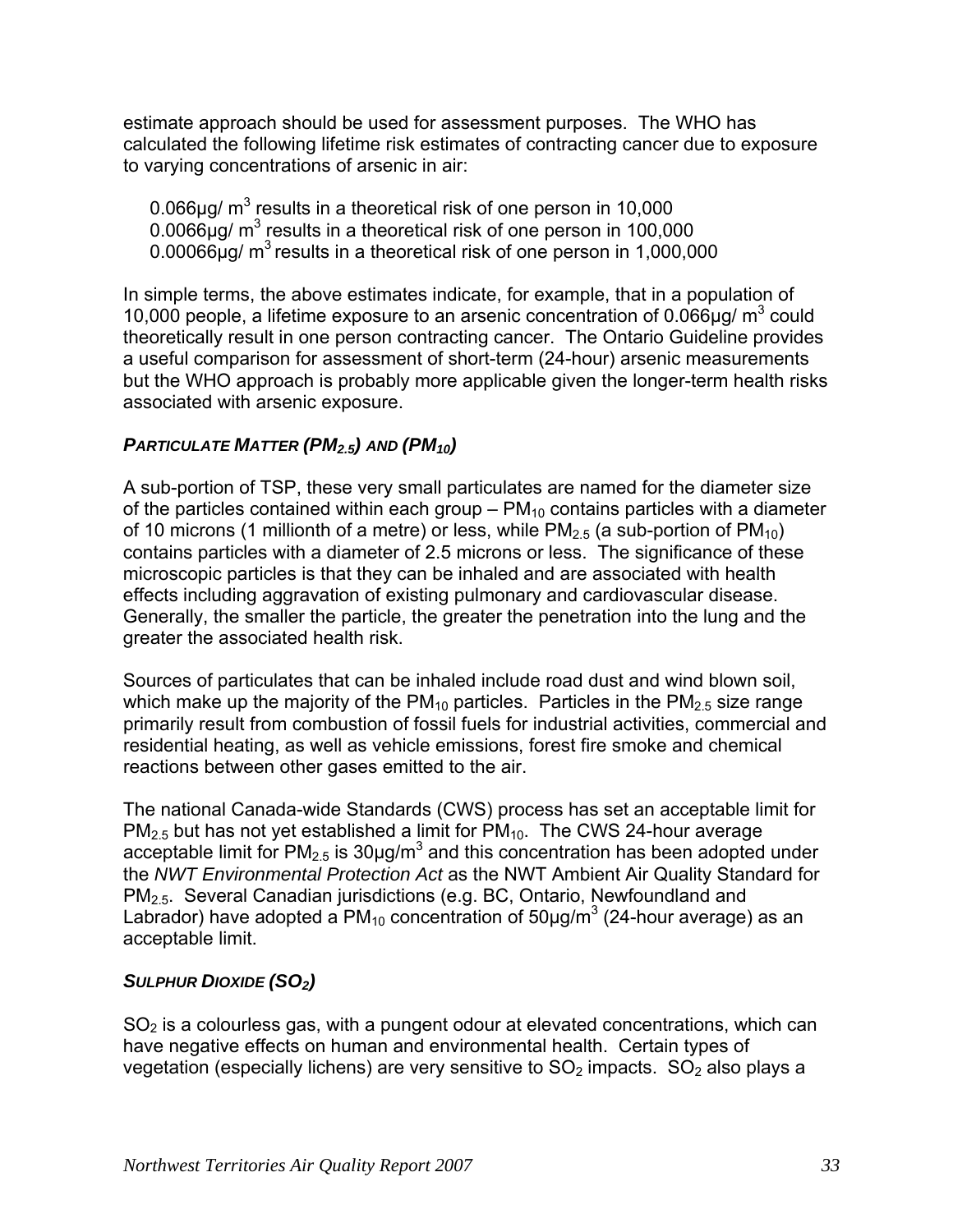<span id="page-33-0"></span>role in acid deposition and formation of secondary fine particulate through chemical reactions with other pollutants in the air.

There are some natural sources of  $SO<sub>2</sub>$  in ambient air (forest fires, volcanoes) but human activity is the major source. Emissions of  $SO<sub>2</sub>$  primarily result from the burning of fossil fuels containing sulphur. Sources include natural gas processing plants, gas plant flares and oil refineries, metal ore smelting, power generating plants and commercial or residential heating.

The NWT Ambient Air Quality Standards for SO<sub>2</sub> are 450  $\mu$ g/m<sup>3</sup> (1-hour average), 150  $\mu$ g/m<sup>3</sup> (24-hour average) and 30  $\mu$ g/m<sup>3</sup> (annual average).

## *HYDROGEN SULPHIDE (H2S)*

Hydrogen sulphide  $(H<sub>2</sub>S)$  is a colourless gas with a characteristic rotten egg odour. At high concentrations (parts per million range), it can be toxic, but typical ambient (outdoor) concentrations, even in areas impacted by industrial sources, tend to fall in the parts per billion (ppb) range. However, due to its low odour threshold, the presence of H2S can be offensive and it has been associated with eye irritation and triggering feelings of nausea in sensitive individuals.

Industrial sources include oil and gas extraction, petroleum refining, sewage treatment facilities and pulp and paper mills. Natural sources include sulphur hot springs, swamps and sloughs, which release  $H_2S$  as a by-product of organic decomposition.

There are no NWT standards for  $H_2S$ . The Alberta Ambient Air Quality Objectives provide an hourly limit of 14µg/m<sup>3</sup> (or 10ppb) and a 24-hour limit of 4µg/m<sup>3</sup> (or 3ppb), based on avoidance of odour.

#### *NITROGEN OXIDES (NO X)*

Nitrogen oxides  $(NO_x)$  consist of a mixture of nitrogen based gases, primarily nitric oxide (NO) and nitrogen dioxide (NO<sub>2</sub>). Emissions of both NO and NO<sub>2</sub> results from the high temperature combustion of fossil fuels. The predominant emission is NO, which then rapidly converts to  $NO<sub>2</sub>$  through chemical reaction in the atmosphere. NO is a colourless and odourless gas, whereas  $NO<sub>2</sub>$  is a reddish-brown colour with a pungent, irritating odour.  $NO<sub>2</sub>$  is considered the more toxic and irritating of the two gases and, at elevated concentrations, is associated with both acute and chronic respiratory effects. Both gases play a role in the atmospheric reactions resulting in acid deposition and secondary pollutant formation (i.e.  $O_3$  and fine particulate).

Because of the greater health effects of  $NO<sub>2</sub>$ , development of air quality standards has focused on this gas, rather than NO or total  $NO<sub>x</sub>$ . There are no NWT standards for NO<sub>2</sub> but the national standards provide values of 400 $\mu$ g/m<sup>3</sup> (1-hour average), 200μg/m<sup>3</sup> (24-hour average) and 60μg/m<sup>3</sup> (annual average).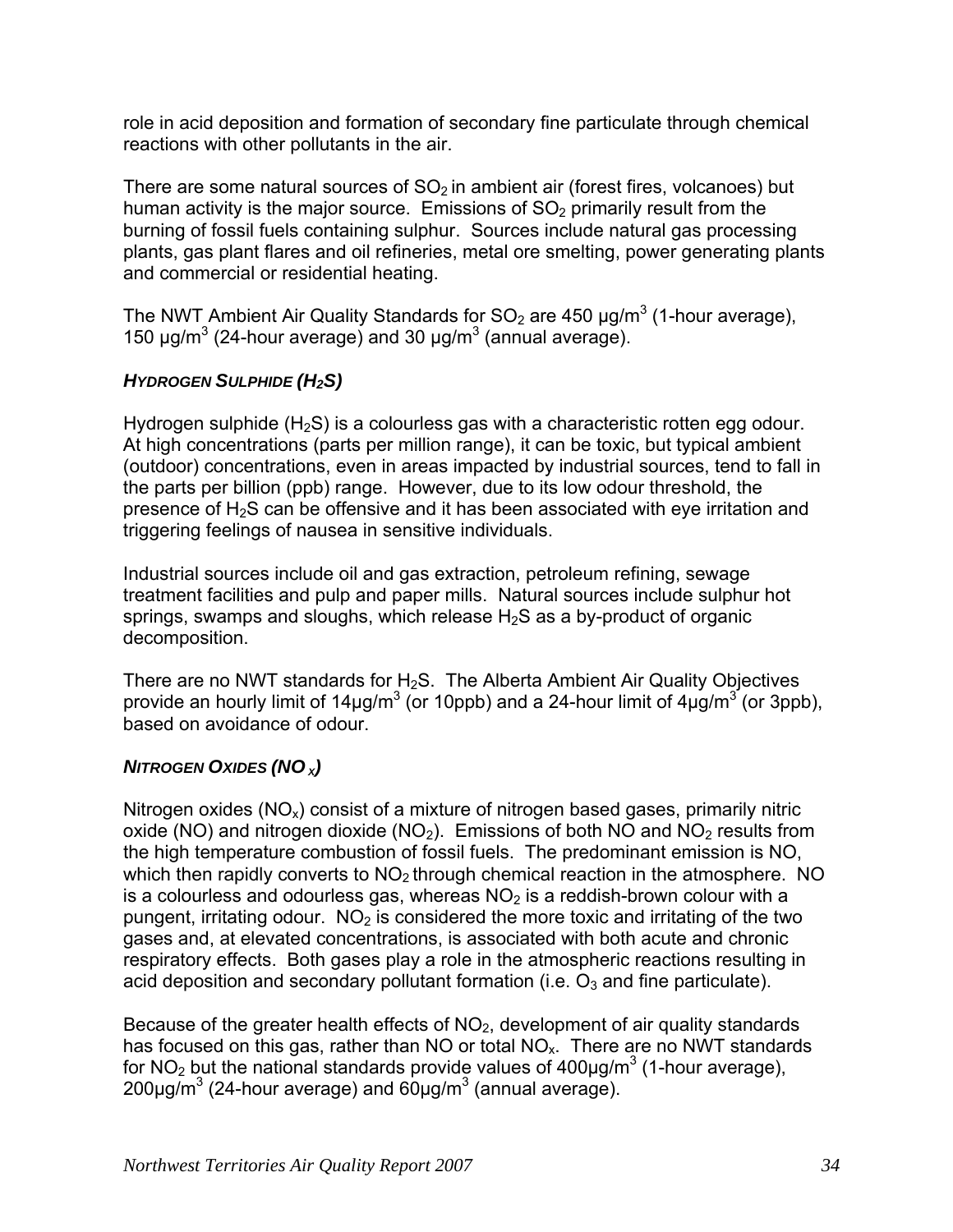## <span id="page-34-0"></span>*GROUND LEVEL OZONE (O3)*

Ground level ozone  $(O_3)$  should not be confused with stratospheric  $O_3$ , which occurs at much higher elevations and forms a shield that protects life on the planet from the suns harmful ultraviolet radiation. The gas is the same but at ground level  $O_3$  is regarded as undesirable due to its association with a variety of human health concerns, environmental impacts and property damage.  $O_3$  is a highly reactive gas and is defined as a secondary pollutant. It is not emitted in large quantities from any source but is formed through a series of complex chemical reactions involving other pollutants called precursors (e.g.  $NO<sub>x</sub>$  and volatile organic compounds or VOCs) in the presence of sunlight.

The national standards provide a Maximum Acceptable Level of 160 $\mu$ g/m<sup>3</sup> for O<sub>3</sub> based on a 1-hour average. The Canada-wide Standards (CWS) process has also set an acceptable limit of 65ppb or 127 $\mu$ g/m<sup>3</sup> based on an 8-hour average. The CWS 8-hour limit has been adopted under the NWT *Environmental Protection Act* as the NWT Ambient Air Quality Standard for  $O<sub>3</sub>$ .

## *CARBON MONOXIDE (CO)*

Carbon monoxide (CO) is a colourless, odourless and tasteless gas produced by the incomplete combustion of fuels containing carbon. The primary source is vehicle exhaust especially in cities with heavy traffic congestion. Other sources include industrial processes and fuel combustion for building heating. One natural source is wildfires.

CO affects humans and animals by interfering with the ability of the blood to transport oxygen around the body.

There are no NWT standards for CO but the most stringent national standards provide a value of 15mg/m<sup>3</sup> (1-hour average) and 6mg/m<sup>3</sup> (8-hour average). CO values are reported in mg/m<sup>3</sup> as opposed to other gaseous pollutants, which are reported in  $\mu$ g/m<sup>3</sup>.

#### *ACID DEPOSITION*

Acidity in precipitation is measured in pH units on a scale of 0 to 14. A value of seven indicates neutral, values less than seven indicate acidic conditions and values greater than seven indicate alkaline conditions. Even clean precipitation is slightly acidic—around pH5.6— due to the presence of naturally occurring concentrations of carbon dioxide, and minor amounts of sulphate and nitrate ions. The introduction of sulphur dioxide and nitrogen oxide emissions from combustion of fossil fuels for industrial, commercial and individual activities can result in an increase in acidic compounds in the atmosphere—often in areas far removed from the original emission sources. The removal of these sulphur and nitrogen compounds through